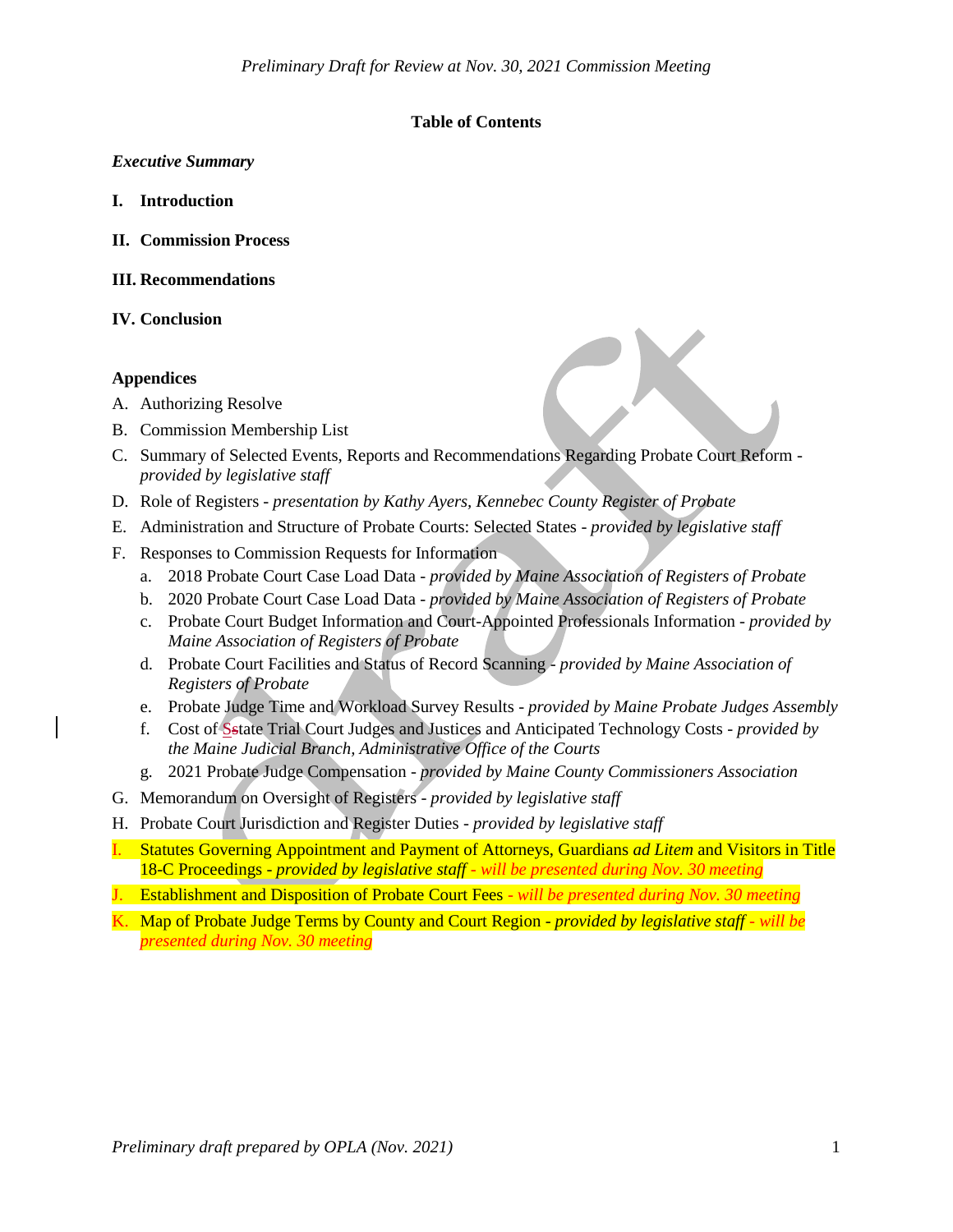#### **Executive Summary**

The 130th Legislature established the Commission To Create a Plan To Incorporate the Probate Courts into the Judicial Branch (referred to in the report as the "commission") with the passage of Resolve 2021, chapter 104. In accordance with the resolve, 15 members were appointed to the commission: two members of the Senate appointed by the President of the Senate; three members of the House of Representatives, appointed by the Speaker of the House; four members appointed by the Chief Justice of the Supreme Judicial Court, including one judicial branch clerk; one member of the Maine Probate Judges Assembly appointed by the Speaker of the House; one Register of Probate appointed by the Speaker of the House; one member of the Probate and Trust Law Advisory Commission; one member of the Family Law Advisory Commission; and two members of the Maine State Bar Association, one of whom is a member of a nonprofit organization providing statewide free legal services.

Resolve 2021, chapter 104 directs the commission to create a plan for a probate court system with fulltime judges and to describe how the system will be funded. The resolve authorizes the commission to consider including features in that plan that will:

- Ensure timely, convenient and meaningful access to justice;
- Promote judicial responsibility and adherence to the Maine Code of Judicial Conduct;
- Provide for qualified full-time judges and adequate professional staff;
- Reflect efficient practices in scheduling and case management throughout the system;
- Allow for convenient and consumer-friendly processing of uncontested matters; and
- Reflect economies of scale in all appropriate operational aspects.

Over the course of four meetings, the commission received presentations from subject-matter experts and stakeholders (including commission members) and solicited and received oral and written public comments. The commission also gathered as much data as possible regarding the current county Probate Court system in the short time frame allotted for the commission's work, including information regarding the governing statutes and rules; the current caseload, facilities, and budgets for county Probate Courts; and the costs associated with court-appointed attorneys, guardians *ad litem* and visitors in county Probate Court Proceedings. After considering all of this information and engaging in lengthy, thoughtful discussion, a majority of the commission voted in favor of the following recommendations:

*We will include the final language of the commission's recommendations for (a) state probate judges; (b) retaining registry system in counties; (c) allocating cost of court-appointed professionals; and (d) threeyear review - as well as transition plan-- here. See grey text in chart presented at Nov. 30th meeting*.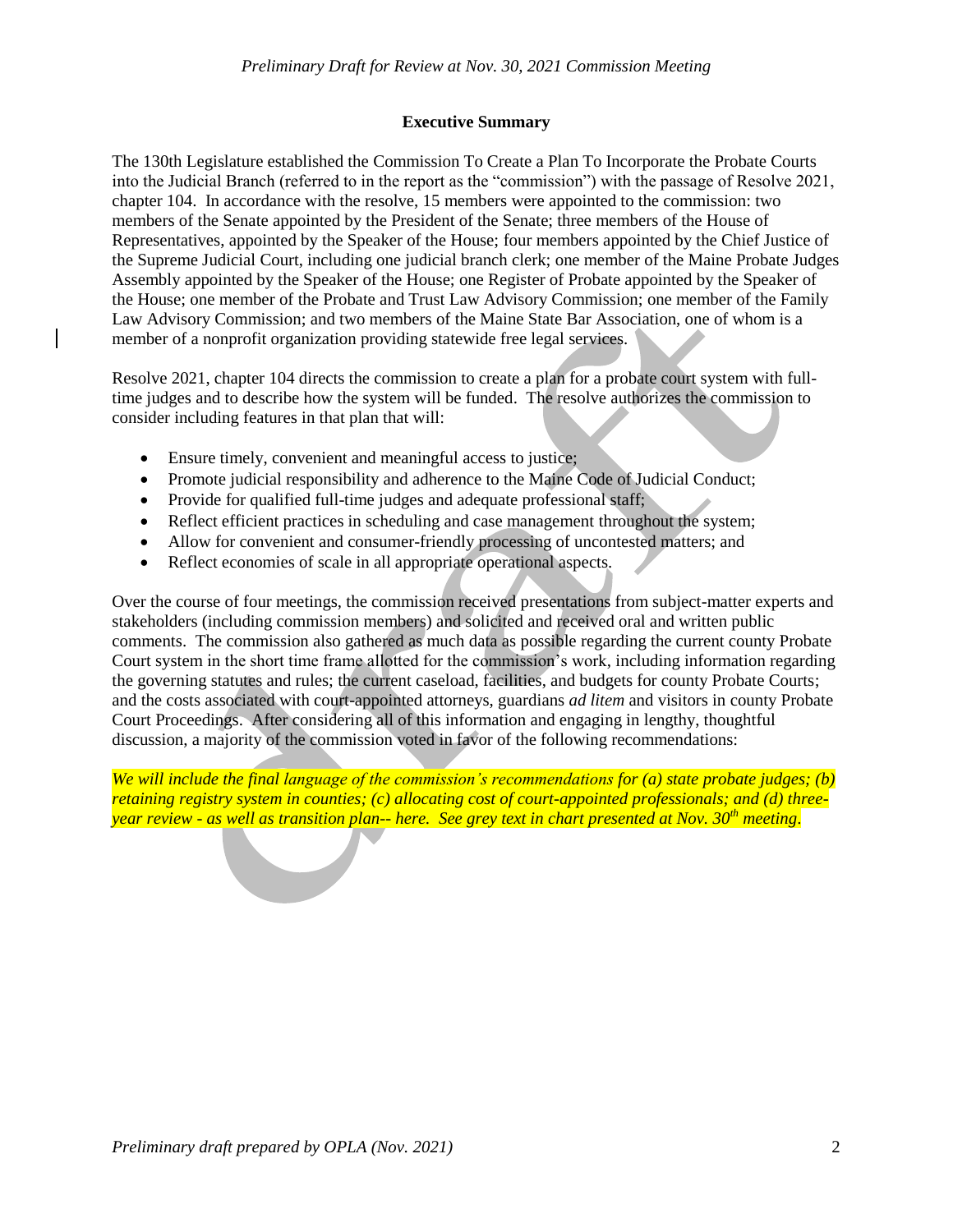# **I. Introduction**

Article VI, Section 6 of the [Constitution of Maine](https://legislature.maine.gov/ros/LawsOfMaine/#Const) provides for the election of county Probate Judges and Registers of Probate:

**Judges and registers of probate, election and tenure; vacancies.** Judges and registers of probate shall be elected by the people of their respective counties, by a plurality of the votes given in, at the biennial election on the Tuesday following the first Monday of November, and shall hold their offices for 4 years, commencing on the first day of January next after their election. Vacancies occurring in said offices by death, resignation or otherwise, shall be filled by election in manner aforesaid at the November election, next after their occurrence; and in the meantime, the Governor may fill said vacancies by appointment, and the persons so appointed shall hold their offices until the first day of January next after the election aforesaid.

Accordingly, there are currently 16 county Probate Courts across the State of Maine. These courts operate largely independently both from one another and from the state Judicial Branch, although they are governed by the same statutory and constitutional strictures; are equally subject to the Maine Rules of Probate Procedure prescribed by the Supreme Judicial Court; and persons involved in matters within the Probate Court's jurisdiction are required to use the official probate forms adopted by the Maine Advisory Committee on Probate Rules.<sup>1</sup> Probate judgeships are generally part-time in nature, although the case load and attendant time required to perform judicial duties in each county varies. Probate Judges are therefore exempt from Rule 3.10 of the Maine Code of Judicial Conduct, which prohibits all other Maine judges from engaging in the practice of law.<sup>2</sup> In addition, as the only elected judges in the State, Probate Judges are exempt from the rules of the Maine Code of Judicial Conduct restricting the political activity of all other Maine judges.<sup>3</sup>

In 1967, the Legislature proposed an amendment to the Constitution of Maine that would repeal Article VI, Section 6 and would "become effective at such time as the Legislature by proper enactment shall establish a different Probate Court system with full-time judges.<sup>4</sup> The amendment was approved by a majority of the Maine voters who participated in the election held on November 7, 1967.<sup>5</sup> Nevertheless, despite a number of studies addressing the possibility of Probate Court reform, legislation establishing a Probate Court system with full-time judges has not yet been enacted. Article VI, Section 6 of the Constitution of Maine accordingly has not yet been repealed.

 $\overline{\phantom{a}}$ <sup>1</sup> *See* [4 M.R.S. §8](https://legislature.maine.gov/legis/statutes/4/title4sec8.html) ("The Supreme Judicial Court has the power to prescribe, by general rules, for the Probate, District and Superior Courts of Maine, the forms of process, writs, pleadings and motions and the practice and procedure in civil actions at law.")[; M.R. Prob. P. 84\(a\)](https://www.courts.maine.gov/rules/text/mr_prob_p_only_2019-04-11.pdf) ("All persons involved in matters within the Probate Court's jurisdiction must use official forms. "Official forms" shall be those forms as promulgated by the Maine Advisory Committee on Probate Rules, after review by the Maine Probate Judges Assembly and the Maine Association of Registers of Probate.").

<sup>&</sup>lt;sup>2</sup> See [M. Code Jud. Conduct R. 3.10](https://www.courts.maine.gov/rules/text/mc_jud_conduct_plus_2017-9-5.pdf) ("A judge shall not practice law. . . ."); M. Code Jud. Conduct, Coverage & Eff. [Date I\(B\)\(2\)](https://www.courts.maine.gov/rules/text/mc_jud_conduct_plus_2017-9-5.pdf) ("A judge of the Probate Courts shall comply with the provisions of this Code, except that a judge of probate  $\ldots$  [i]s not required to comply with Rule[]  $\ldots$  3.10  $\ldots$  A judge of probate shall not, however, act as a lawyer in a proceeding in which the judge has served as a judge or in any other proceeding related thereto.").

<sup>3</sup> *See* [M. Code Jud. Conduct, Coverage & Eff. Date I\(B\)\(2\)](https://www.courts.maine.gov/rules/text/mc_jud_conduct_plus_2017-9-5.pdf) (exempting a judge of the Probate Courts from the requirement to comply with Rule  $4.1(A)(1)-(4)$  of the Maine Code of Judicial Conduct).

<sup>4</sup> [Resolve 1967, chapter 77.](http://lldc.mainelegislature.org/Open/Laws/1967/1967_RES_c077.pdf)

<sup>5</sup> *See* Maine Law and Legislative Library, Amendments to the Maine Constitution, 1820-Present, *available at*: [https://www.maine.gov/legis/lawlib/lldl/constitutionalamendments/.](https://www.maine.gov/legis/lawlib/lldl/constitutionalamendments/)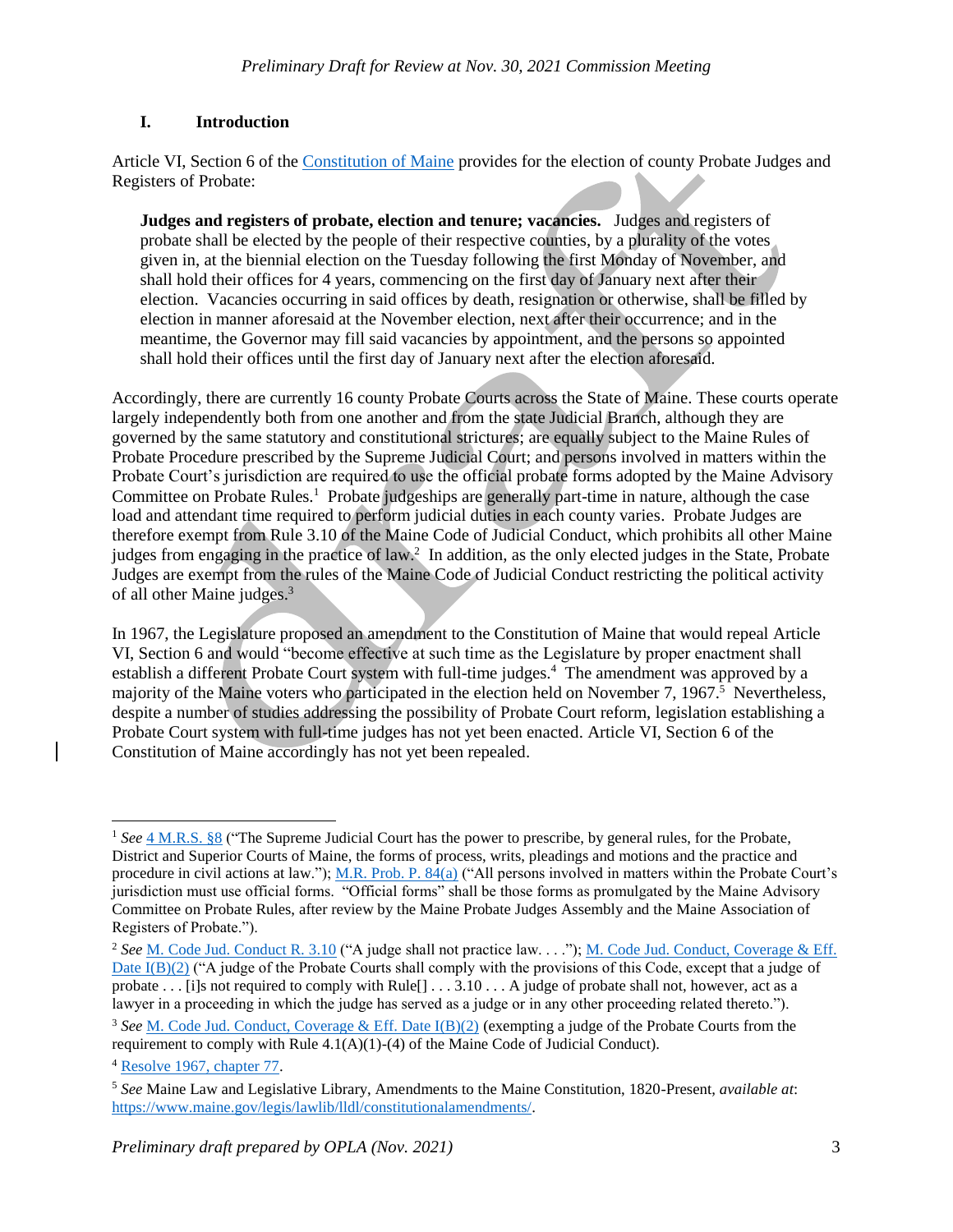The Commission To Create a Plan To Incorporate The Probate Courts into the Judicial Branch was established by the 130th Legislature through [Resolve 2021, chapter 104,](http://www.mainelegislature.org/legis/bills/getPDF.asp?paper=HP0530&item=3&snum=130) "to honor the intent of a longstanding vote of Maine people and ensure that Maine people currently have the same access to justice in all Maine courts." (A copy of Resolve 2021, ch. 104 is included as Appendix A.) In accordance with the resolve, 15 members were appointed to the commission: two members of the Senate appointed by the President of the Senate; three members of the House of Representatives, appointed by the Speaker of the House; four members appointed by the Chief Justice of the Supreme Judicial Court, including one judicial branch clerk; one member of the Maine Probate Judges Assembly appointed by the Speaker of the House; one Register of Probate appointed by the Speaker of the House; one member of the Probate and Trust Law Advisory Commission; one member of the Family Law Advisory Commission; and two members of the Maine State Bar Association, one of whom is a member of a nonprofit organization providing statewide free legal services. (A list of commission members is included as Appendix B.)

Resolve 2021, chapter 104 directs the commission to create a plan for a probate court system with fulltime judges and to describe how the system will be funded. The resolve authorizes the commission to consider including features in that plan that will:

- Ensure timely, convenient and meaningful access to justice;
- Promote judicial responsibility and adherence to the Maine Code of Judicial Conduct;
- Provide for qualified full-time judges and adequate professional staff;
- Reflect efficient practices in scheduling and case management throughout the system;
- Allow for convenient and consumer-friendly processing of uncontested matters; and
- Reflect economies of scale in all appropriate operational aspects.

The resolve further directs the Administrative Office of the Courts and registers of probate to provide the information and assistance requested and required by the commission in the performance of its duties. Ultimately, the resolve requires the commission to submit a report that includes its findings and recommendations, including suggested legislation, for presentation to the Joint Standing Committee of Judiciary. The Judiciary Committee may report out a bill on the subject matter of the report during the Second Regular Session of the 130th Legislature.<sup>6</sup>

# **II. Commission Process**

*This draft does not include a detailed summary of commission members' discussions at each commission meeting, focusing instead on information received by the commission and the ultimate recommendations made by the commission. It is possible to provide more detail regarding member discussions in the final report, but members' ability to correct any potential mischaracterizations of the discussion in that summary will be limited due to FOAA concerns. It also may not be necessary as video and audio recordings of each meeting are archived and available on YouTube and the Legislature's website.*

The commission held four public meetings at the Maine State House on October 19, November 1, November 15 and November 30, 2021. These meetings were conducting using a hybrid format, through which commission members could choose to attend each meeting either in person or remotely through a Zoom webinar. Members of the public were afforded an opportunity to attend each meeting in person, to view a live video stream or archived video recording of each meeting on YouTube or to listen to a live audio stream of each meeting through the Legislature's website. In addition, members of the public were

<sup>6</sup> Although [Resolve 2021, chapter 104](http://www.mainelegislature.org/legis/bills/getPDF.asp?paper=HP0530&item=3&snum=130) established December 1, 2021, as the deadline for submission of the commission's report, the Legislative Council granted the commission's request pursuant to [Joint Rule 353\(7\)](https://legislature.maine.gov/house/house/Documents/JointRules) to extend the report-submission deadline to December 15, 2021.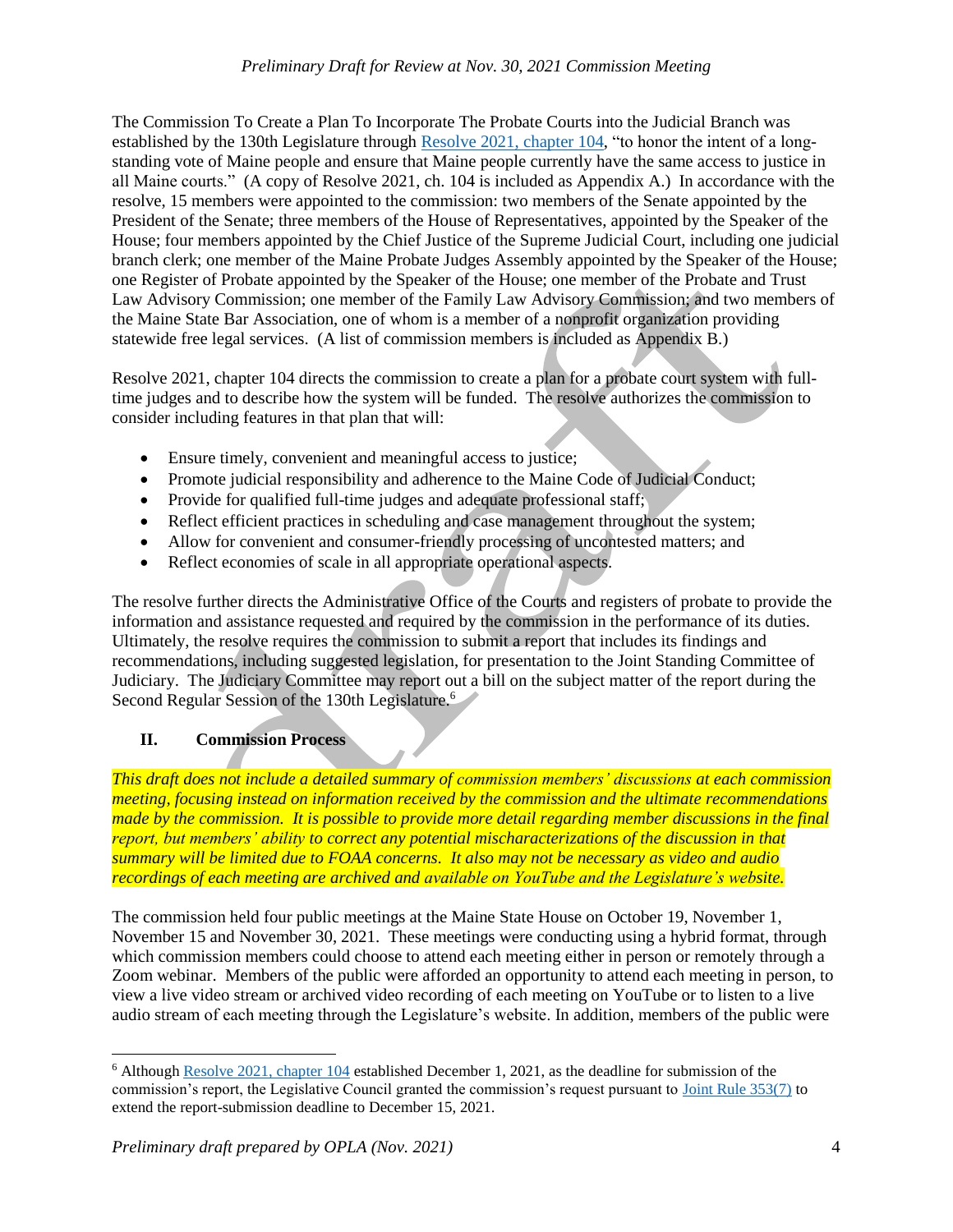afforded the opportunity to provide public comment during the meeting held November 1st either inperson or remotely by attending the Zoom webinar. The commission further invited members of the public to submit written comments at any time prior to completion of the commission's work. Meeting materials and background materials were also posted online and remain archived at the following website: [https://legislature.maine.gov/commission-to-create-a-plan-to-incorporate-the-probate-courts-into-the](https://legislature.maine.gov/commission-to-create-a-plan-to-incorporate-the-probate-courts-into-the-judicial-branch)[judicial-branch.](https://legislature.maine.gov/commission-to-create-a-plan-to-incorporate-the-probate-courts-into-the-judicial-branch)

# **A. First Meeting - October 19, 2021<sup>7</sup>**

The first meeting on October 19, 2021, began with commission member introductions, opening remarks by commission co-chair Representative Barbara Cardone, and an overview by legislative staff of the commission's authorizing legislation, including the duties, process and timeline for the commission's work. In addition, legislative staff provided commission members with a brief summary of selected background materials relating to the potential restructuring of the county Probate Courts, including two studies conducted prior to approval of the contingent constitutional amendment in 1967 and multiple study reports and law review articles published after that date. (A copy of the Summary of Selected Events, Reports and Recommendations Regarding Probate Court Reform is included as Appendix C.<sup>8</sup>)

During the course of the first meeting, the commission also heard from and discussed the information it received from the following individuals:

# *1. Commission member Kathy Ayers, Kennebec County Register of Probate, provided an overview of the Register of Probate's responsibilities in the current Probate Court system*.

Register Ayers explained that each elected county register is subject to various degrees of oversight by the county Probate Judge, county commissioners and municipal budget committees as well as by the Supreme Judicial Court through its rulemaking authority and the Legislature through the enactment of legislation. Registers have a host of responsibilities, including: performing traditional court clerk functions maintaining the docket, scheduling hearings and assigning appointed counsel, guardians *ad litem* and visitors; performing a quasi-judicial role in informal probate proceedings—for example, appointing personal representatives when decedents are intestate and overseeing other informal proceedings; assisting members of the public, including by directing individuals to appropriate resources when a family member has died and by providing assistance to parties in completing and correcting court petitions and other forms; supervising registry staff of varied sizes in different counties; preparing and presenting the Probate Court budget to the county administrator, county commissioners and municipal budget committees and accounting for all Probate Court fees and expenses; performing research for updated court rules and forms; preserving historic probate records; and performing various non-court related duties including processing passport applications in some counties. (A copy of Register Ayers's presentation is included as Appendix D.)

In response to commission members' questions, Register Ayers reported that the most pressing current challenges for registers include the additional reviews required in guardianship proceedings under the newly enacted Maine Uniform Guardianship, Conservatorship and Protective Proceedings Act,<sup>9</sup> the lack of attorneys willing and available to take court appointments, and the incomplete information with which

<sup>&</sup>lt;sup>7</sup> A recording of this meeting is available at the following link: [https://www.youtube.com/watch?v=uTKeGxA\\_zls.](https://www.youtube.com/watch?v=uTKeGxA_zls)

<sup>8</sup> Scanned copies of each of the background materials summarized by legislative staff are posted to the commission's webpage at: [https://legislature.maine.gov/commission-to-create-a-plan-to-incorporate-the-probate-courts-into-the](https://legislature.maine.gov/commission-to-create-a-plan-to-incorporate-the-probate-courts-into-the-judicial-branch-background-materials)[judicial-branch-background-materials.](https://legislature.maine.gov/commission-to-create-a-plan-to-incorporate-the-probate-courts-into-the-judicial-branch-background-materials)

<sup>9</sup> *See* [18-C M.R.S. art. 5, pts. 1-5,](https://legislature.maine.gov/legis/statutes/18-C/title18-Cch5sec0.html) which incorporates many of the provisions of the Uniform Guardianship, Conservatorship, and other Protective Arrangements Act (UGCOPAA).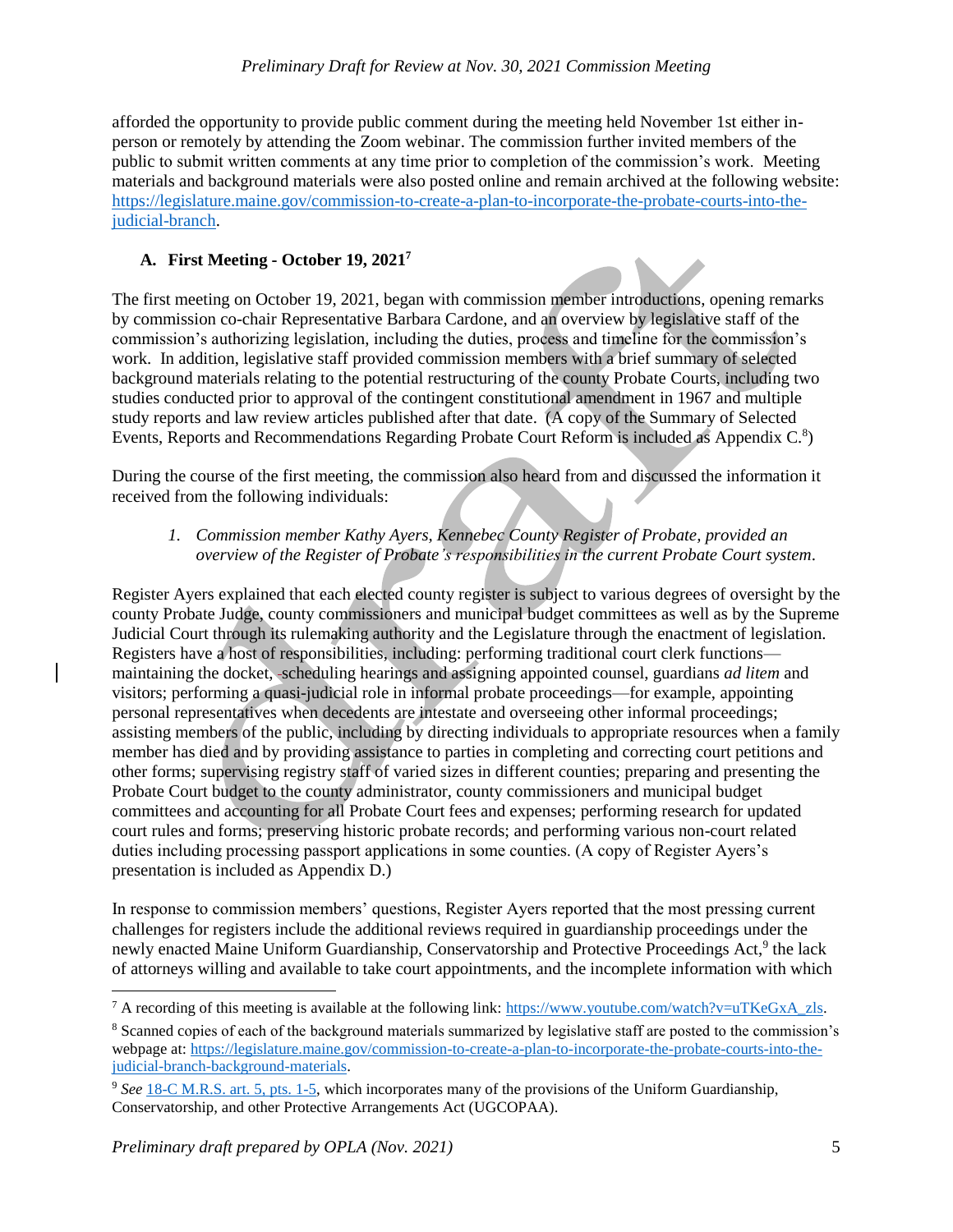Probate Courts must proceed when the respondents in adult guardianship proceedings are subject to involuntary commitment proceedings in District Court. Although state law does not impose specific eligibility criteria for registers, Register Ayers explained that the Maine Association of Registers of Probate has engaged in efforts to assist newly elected registers by, for example, creating a policy book, conducting trainings prior to the onset of the COVID-19 pandemic, and providing the expertise of experienced registers when new registers request assistance.

# 2. *Commission member William Avantaggio, Lincoln County Probate Judge, provided an overview of the role of the Probate Judge in proceedings involving wills, trusts and estates*.

Judge Avantaggio explained that, when a person dies, that person may be intestate or may have either a "good" or a "bad" will. In many intestate cases and cases where the decedent has a "good" will, informal proceedings conducted by the Register are sufficient and the Probate Judge does not become involved. By contrast, a "bad" will can lead to judicial involvement, requiring determinations, for example, of whether a specific document is in fact the testator's will, whether the will is valid, and the meaning of the will's language. In these cases, it is important that members of the public, who are dealing with difficult and sometimes dysfunctional family situations, to feel they have been heard. Probate Judges also have jurisdiction over trusts, which can be simple or complex and are a mechanism for individuals to exert control over their assets after their death. Trust proceedings include requests by beneficiaries for an accounting, for interpretation of trust language or even to terminate or to modify the trust. While trust and estate proceedings are important aspects of the Probate Judge's workload, Judge Avantaggio indicated that Probate Judges spend the majority of their time on adult and minor guardianships and related proceedings, which often require more immediate attention and process.

In response to commission members' questions, Judge Avantaggio explained: in his experience, very few Probate Court cases are transferred to Superior Court for resolution, although matters in which the parties invoke the right to a trial by jury must be transferred to Superior Court and may be returned to Probate Court after trial for administration; it is difficult to estimate the percentage of Probate Court cases that require hearings, especially given the large number of informal probate proceedings that do not require his involvement as a judge; and it is rare for the parties on both sides of a contested case to be represented by counsel. In addition, Judge Avantaggio reported that each county has a single Probate Court courtroom, except Sagadahoc County, which no longer has a courtroom because the former courtroom is now utilized by the county sheriff's department.

*3. Commission member Elizabeth Mitchell, Kennebec County Probate Judge, provided an overview of the role of the Probate Judge in proceedings involving adult and minor guardianships, adoptions and name changes.*

Judge Mitchell noted that minor guardianships arise for many different reasons and these cases can be quite complex. Only rarely do such cases begin with emergency *ex parte* orders—for example, if the child's parents die in a car accident—which must be followed by emergency review hearings. A more typical minor guardianship proceeding arises when the Department of Health and Human Services investigates suspected abuse and advises the parents that they must either identify and secure a suitable guardian for the child or the child will be placed in foster care. These proceedings require adherence to important due process protections for the parents' constitutional rights and an evaluation of the best interests of the minor. If the minor is 14 years of age or older, the judge will also talk to the minor about the proceeding. While Probate Court guardianships are often intended to be temporary, unlike in District Court child protection proceedings, no rehabilitation and reunification services are available in Probate Court. Recently, the new guardianship law has required additional periodic reviews in these cases, which have proved helpful in alerting Probate Judges to many of the issues they would otherwise not realize have arisen with these families.

*Preliminary draft prepared by OPLA (Nov. 2021)* 6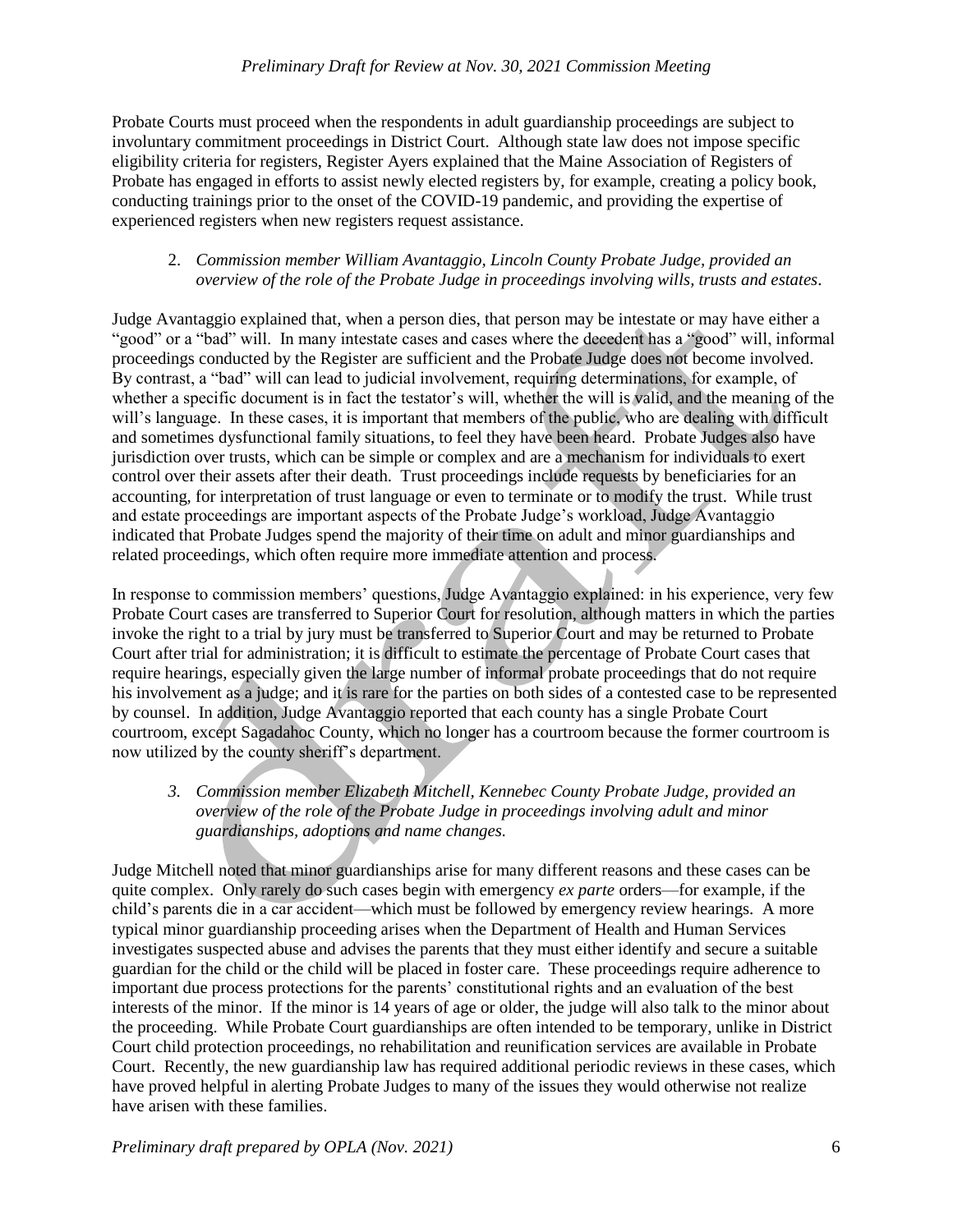Adult guardianships, Judge Mitchell explained, are often initiated by adult protective services and hospitals in additional to family members. The Probate Judge appoints a visitor to provide notice of the proceeding to the respondent and to gather information for the judge. If an *ex parte* order is entered, it must be followed by an emergency review hearing, which must be scheduled quickly and typically lasts approximately 2-3 hours. Given the potential curtailment of respondent's fundamental rights, the court must appoint counsel for an unrepresented respondent who objects to the guardianship. If the respondent is indigent, the county pays the respondent's attorney's fees. Judge Mitchell observed that the shortage of attorneys available to take these court appointments has been problematic. In addition, because Riverview Psychiatric Center is located within Kennebec County, Judge Mitchell has adjudicated many cases without knowing that the respondents subject to the guardianship order were also involuntarily committed in District Court. The overlap in jurisdiction and lack of information-sharing between the Probate Courts and District Court in these mental health guardianship cases requires further study.

Adoption proceedings arise in Probate Court for myriad reasons, including traditional parental consent adoptions as well as step-parent adoptions involving the surrender of parental rights by one of the child's birth parents in favor of the other birth parent's spouse. Probate Courts also handle petitions for adoptions of adults. Adults may also bring petitions for a name change in Probate Court; a Probate Judge may not deny an adult's name change request unless the Probate Judge believes that the change will defraud creditors or others. More legal processes and standards apply to name change proceedings for minors. The court must ensure that any non-petitioning parent whose parental rights have not been terminated receives notice of the proposed name change, even if the petitioning parent has been awarded sole parental rights in a family matter proceeding.

Judge Mitchell emphasized the importance of her relationship with Kennebec County Register of Probate Kathy Ayers, who assists her not only in scheduling proceedings but also in discussing the issues that arise in pending proceedings. Because Probate Courts are "form-driven," Judge Mitchell further emphasized the critical nature of the register's role in assisting *pro se* litigants in completing forms correctly. In response to questions from committee members regarding the dearth of attorneys available for court appointments, Judge Mitchell explained that, although many counties track the court-appointed attorney payment rate established by the Maine Commission on Indigent Legal Services, that rate is insufficient to attract experienced probate attorneys. As a result, Probate Courts often must appoint newer attorneys who have not yet gained expertise in this area of law. Although her county has had difficulty finding attorneys, the pool of available attorneys is likely even smaller in rural counties.

4. *Professor Dierdre Smith of the University of Maine School of Law presented an overview of past efforts to restructure Maine's Probate Courts and suggested considerations for the commission to consider in developing recommendations for reform.*

Professor Smith, whose scholarship has focused on minor guardianships, adoptions, and child protection matters, serves as the managing director of the Cumberland Legal Aid Clinic, through which she supervises students who practice in Maine trial courts including county Probate Courts. Professor Smith became interested in the history of the Probate Courts while supervising clinic students litigating guardianships and adoptions in county Probate Courts. She was curious why these matters were not within the jurisdiction of Family Division if the District Court, why Probate Courts were separate from the state Judicial Branch, and why Probate Judges are elected and may practice law unlike other Maine Judges.

The original Constitution of Maine in 1820 established the Supreme Judicial Court and authorized the Legislature to create all other courts by statute. The Legislature established Probate Courts in 1821,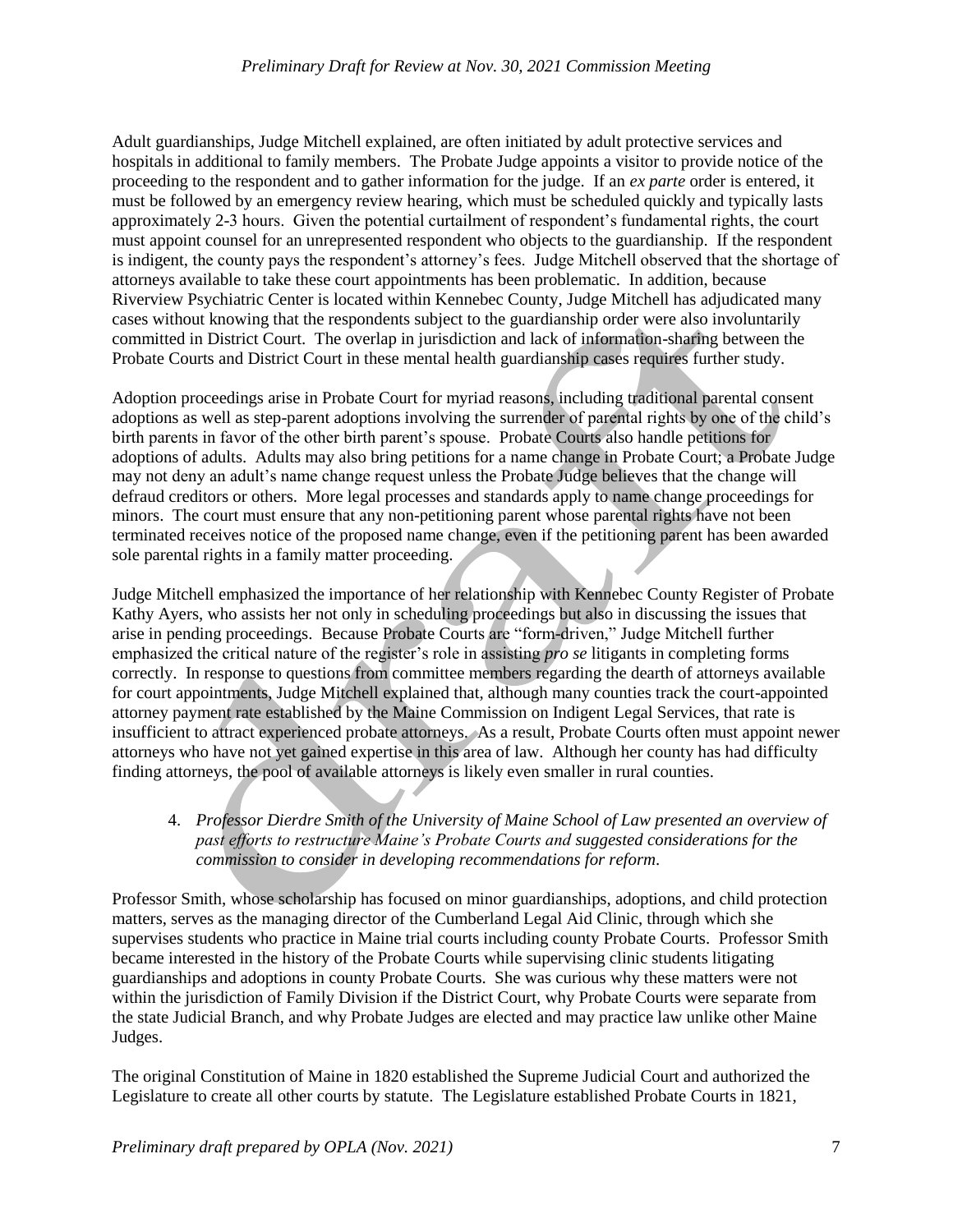following the Massachusetts county-based court model, with one Probate Judge and Register of Probate in each county. While justices of the Supreme Judicial Court rode the circuit to conduct trials and appeals, the Probate Courts provided residents with a local court to obtain letters of administration and additional assistance when a family member died. Probate Judges were appointed by the Governor at that time and the Register of Probate office was created to maintain estate records. This original structure has largely been maintained in the State.

In 1855, an amendment to the Constitution of Maine removed probate, municipal and police court judges from the Governor's appointment power and provided for the election of Probate Judges at the county level. Although subsequent constitutional amendments reinstated the Governor's appointment power over some of these positions, Probate Judges were not included in these amendments and remain elected officials. Indeed, a separate proposed constitutional amendment for appointment of Probate Judges was defeated in 1875. The Maine Constitutional Commission established in 1963 supported eliminating the practice of electing Probate Judges, but the commission could not agree on a model for Probate Courts and thus did not include Probate Courts in its recommendations. The Legislature eventually proposed a constitutional amendment in 1967 to repeal Article VI, section 6 of the Maine Constitution, requiring the election of Probate Judges and Registers of Probate, but the amendment was made contingent upon the creation of a new system of probate courts.

Turning to legislative changes that have affected the Probate Courts, Professor Smith explained that the jurisdiction of Probate Courts has essentially remained unchanged since the first Maine Probate Courts were established in 1821. The most significant developments include the enactment of the Uniform Probate Code in 1981, which clarified the jurisdiction and function of Probate Courts in the administration of estates and clarified the allocation of responsibility between the Probate Judge and Register of Probate, and the Probate Court's evolving jurisdiction over family matters. The Probate Courts have held jurisdiction over minor guardianships since the court's inception in 1821 and were afforded jurisdiction over adoptions when adoption was first created by statute in 1855. Over time, Probate Courts were granted and then lost jurisdiction over actions for desertion and nonsupport and they currently have concurrent jurisdiction with state courts to issue preliminary protection orders in child protection proceedings. Most importantly, the recent expanded use of minor guardianships has rendered these cases a significant portion of the Probate Courts' work.

It is important, Professor Smith observed, to understand that while the Probate Courts have remained largely unchanged, Maine's other courts have undergone significant restructuring. In 1852, the Legislature enacted a court reorganization act, which expanded the number of Supreme Judicial Court justices—who served both in trial and appellate roles—and their jurisdiction. In 1929, the Legislature created the statewide Superior Court to serve as a statewide trial court of general jurisdiction and later, in 1961, the Legislature abolished the municipal courts and created a statewide District Court within the state Judicial Branch. In combination, these efforts gave Maine one of the most uniform court systems in the country, with all courts centrally administered except the county Probate Courts. In the 1997, the Family Division was created within the Judicial Branch, followed by the grant of exclusive jurisdiction over divorce and other family matters cases to the District Court, thus establishing a distinct division between District and Superior Courts. Each of these changes was consistent with national trends: Beginning in the Progressive Era of the 1920s, states began establishing trial courts of general jurisdiction with central administration rather than maintaining separate courts for each type of legal problem. State Supreme Courts were also empowered to establish rules for the entire state court system, consistent with the American Bar Association's 1970 best practice standards for unification and central administration of court forms, rules and budgets. Maine deviated from the trend of central administration, however, by not integrating its Probate Courts by granting courts of general jurisdiction authority over probate matters.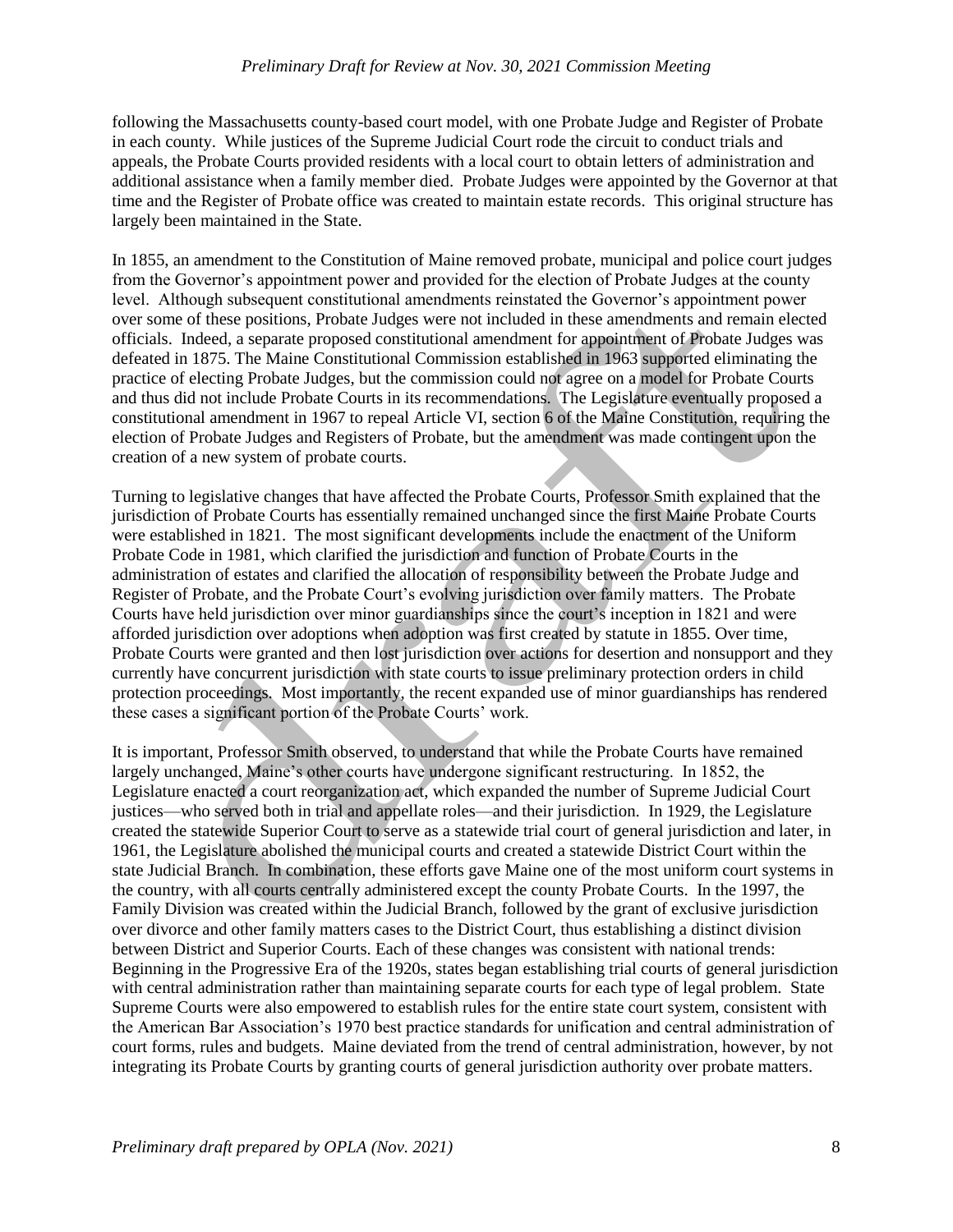#### *Preliminary Draft for Review at Nov. 30, 2021 Commission Meeting*

A series of studies has raised concerns about not including Probate Courts in these court-consolidation efforts.<sup>10</sup> In reviewing these studies, Professor Smith advised commission members to examine the types of data examined, the rational provided for their recommendations and the influence of the underlying court structure on those recommendations. These studies demonstrate that more than one approach can be taken toward integration of the Probate Courts into the state court system. In 1952, Professor Dow of the University of Maine recommended that the Probate Courts become part of the state court system and that Probate judgeships become appointed, full-time positions. The Maine Intergovernmental Relations Commission recommended integration of the Probate Courts after further study, the Legislature commissioned a more thorough study by the Bureau of Public Administration at the University of Maine in 1967. The bureau gathered comprehensive data and evaluated the pros and cons of creating full-time, appointed Probate Judges with a district-court like system but did not identify a specific structure for the new system, in part due to financial considerations. When the Legislature subsequently passed Resolve 1967, chapter 77 to amend the Constitution of Maine to eliminate the provisions regarding election of Probate Judges and Registers of Probate, it realized that additional studies must be conducted before finally determining the structure of a new Probate Court system. For this reason, the Legislature added contingency language, rendering this the only contingent constitutional amendment in the history of Maine. The Legislature immediately commissioned a new study, conducted by the Institute of Judicial Administration. In its 1969 report, the institute specifically considered and ultimately rejected the Bureau of Public Administration's suggestion of a probate district court system, in part due to the inconsistent workloads across the counties. Instead, the institute recommended merging probate court jurisdiction into the state Superior Courts, necessitating the appointment of additional Superior Court justices, similar to the approach that had recently been adopted in 22 other states.

The next significant development, according to Professor Smith, occurred in 1980 when the Legislature established the Maine Probate Law Revision Commission to decide whether Maine should adopt the Uniform Probate Code (UPC) and, if so, whether changes should be made to the structure of the Probate Courts. With respect to the latter question, the commission proposed legislation that would merge jurisdiction of probate matters with the Superior Court to address concerns regarding the practice of law by part-time judges and the anomalous nature of elected Probate Judges. The Maine Senate then requested an opinion from the Supreme Judicial Court whether the legislation drafted by the Maine Probate Law Revision Commission would survive constitutional challenge, given that several provisions of the Constitution of Maine refer to probate judges. After failure of the 1980 court reform efforts, the 1985 "Cotter Report" noted that the work of Maine's county Probate Courts had shifted away from a focus on trusts and estates toward family matters, which were becoming a larger part of the Probate Court caseload. The Cotter Report recommended applying the Code of Judicial Conduct fully to Probate Judges, by preventing the practice of law and providing for their appointment rather than election, and provided several options for creating a new Probate Court system funded by the State. In his subsequent State of the Judiciary speech to the Legislature, then-Chief Justice Vincent McKusick proposed that the Superior Court assume jurisdiction over estate and trust matters and the District Court assume jurisdiction over family matters but that the county-based registries of probate be maintained within each county.

Later, in 1993, the Commission to Study the Future of Maine's Courts conducted a far-reaching and indepth study of the entire Maine court system. In its *New Dimensions for Justice* report, the commission recommended establishing full-time probate judges, available for cross-assignment in the District and Superior Courts, who would be paid the same as District Court judges and Superior Court justices. Once again, this commission expressed concern about preserving the helpful features of the county registries of probate. In 2014, the Family Division Task Force expressed noted continuing concerns with having

<sup>&</sup>lt;sup>10</sup> Copies of most of the studies referenced by Professor Smith are available on the commission's website through the following link: [https://legislature.maine.gov/commission-to-create-a-plan-to-incorporate-the-probate-courts-into](https://legislature.maine.gov/commission-to-create-a-plan-to-incorporate-the-probate-courts-into-the-judicial-branch-background-materials)[the-judicial-branch-background-materials.](https://legislature.maine.gov/commission-to-create-a-plan-to-incorporate-the-probate-courts-into-the-judicial-branch-background-materials)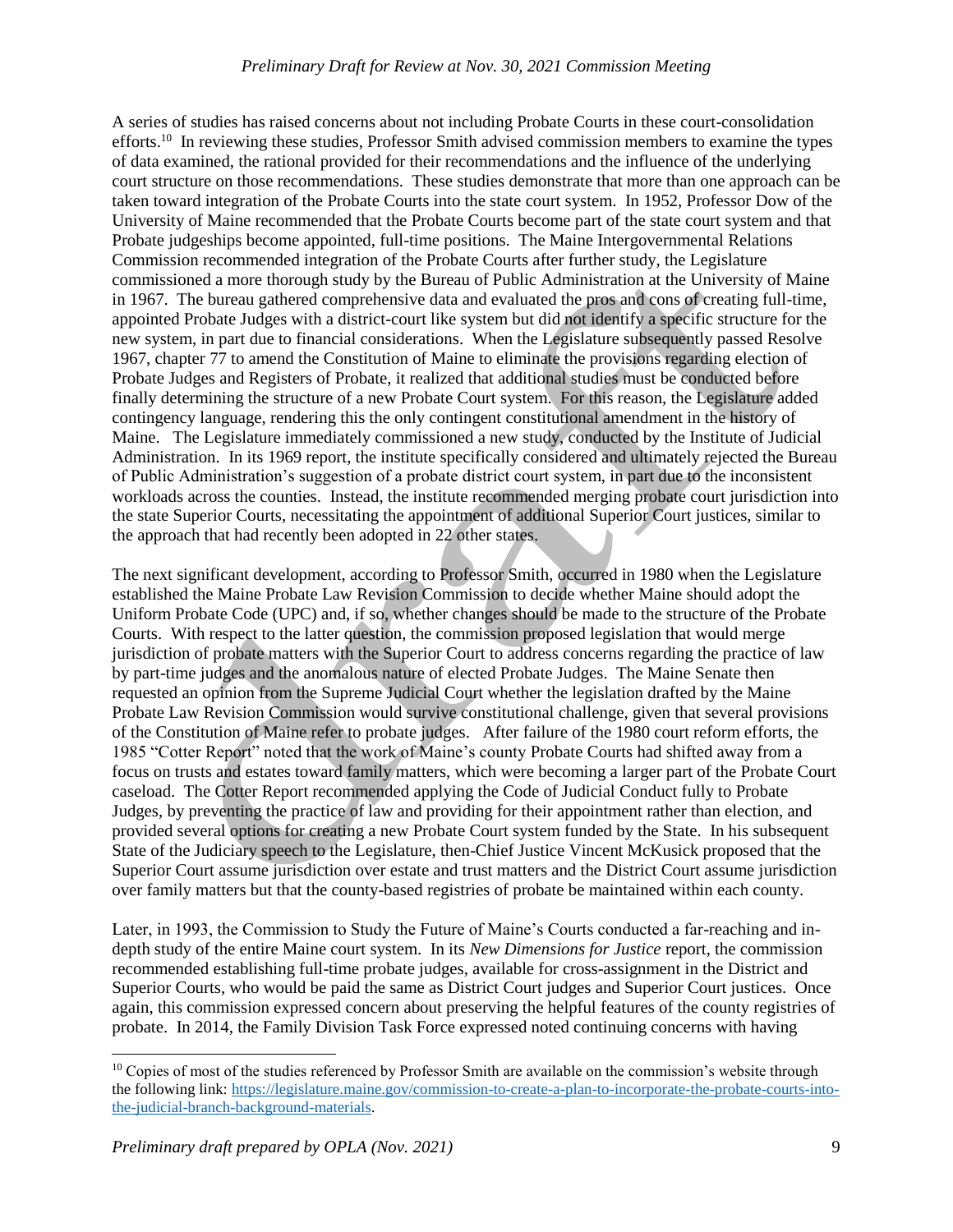certain aspects of family matters simultaneously proceeding in District Court and Probate Court due to the fragmented and concurrent nature of jurisdiction over family matter proceedings. As these studies were performed, numerous pieces of legislation were introduced to change the structure of the Probate Court, failing due to concerns over funding and a disagreement over a preferred new structure. The "Home Court Act" was adopted in 2016, however, to prevent simultaneous proceedings involving the same child from being heard in the state District Court and county Probate Court systems.<sup>11</sup>

Overall, Professor Smith observed, several themes emerge from these studies. Most emphasized the excellent customer service provided by and accessibility of county-based Registers of Probate, but nevertheless consistently proposed integrating the Probate Courts into the Judicial Branch for the following reasons: Probate Courts have been left out of the unified and simplified structure of the state court system, which now benefits from central administration and support. Although the Supreme Judicial Court has appellate and disciplinary authority over Probate Judges, the lack of central administration has led to different procedures and a lack of uniformity between counties. Problems also arise from the fragmentation of jurisdiction over probate matters between the Probate Courts and state courts. In addition, the studies noted an inefficient allocation of resources under the current system, which assigns judges based on county lines and not caseloads. Finally, most studies emphasized key differences between Probate Judges and all other state judges, expressing a need for full-time judges to increase the dignity of the court and eliminate the need for these judges to practice law to make a living, which leads to their appearance as attorneys in other cases. When judges also practice law, it is difficult to decide which code of professional conduct applies: the Code of Judicial Conduct or the Maine Rules of Professional Conduct for attorneys. In addition, election of Probate Judges creates ethical issues related to campaigning and campaign financing.

As it conducts its work, Professor Smith recommended that the commission preserve the aspects of the current system that are working well while addressing the concerns that led to the adoption of the 1967 constitutional amendment and answer the following questions: (1) should there be a distinct probate court or should probate jurisdiction be absorbed into courts of general jurisdiction; (2) if the latter, should a separate probate division be established within either the District or Superior Courts; (3) how many additional state judges are needed to conduct these proceedings; (4) should the new courts be countybased or state-based; (5) what should the role of registers be and should they remain elected or be hired in the same manner as state court clerks; (6) should the registers retain their roles that are significantly distinct from the court-clerk role; (7) should the case management systems of the county Probate Courts and state Judicial Branch be integrated; (8) how should the new courts be funded?

In answering these questions, Professor Smith suggested that the commission review the probate court systems in other states, most of which no longer have unique probate courts and instead assign jurisdiction over these matters to general jurisdiction trial courts. In New England, for example, Massachusetts moved away from separate probate courts in the 1970s, Vermont brought its county-based probate courts into its Superior Court in 2010, New Hampshire similarly brought its county-based probate courts into its Circuit Court in 2011. Although Connecticut has retained its county-based probate court system but those courts are nevertheless part of and subject to central administration by the statewide judicial system. Rhode Island, by contrast, has a town-based approach to probate law, where Probate Judges are appointed by town councils. Professor Smith also recommended review of the Probate Court structure in specific states that adopted the UPC after 1980 as well as in Washington State, which is the only state other than Maine to have adopted the Uniform Guardianship, Conservatorship, and other Protective Arrangements Act (UGCOPAA). While none of these states have a county-based, distinct probate court system, each state has taken a different approach. (A copy of a chart prepared by legislative

l <sup>11</sup> An Act To Ensure a Continuing Home Court for Cases Involving Children, [P.L. 2015, ch. 460.](https://legislature.maine.gov/legis/bills/getPDF.asp?paper=HP0609&item=3&snum=127)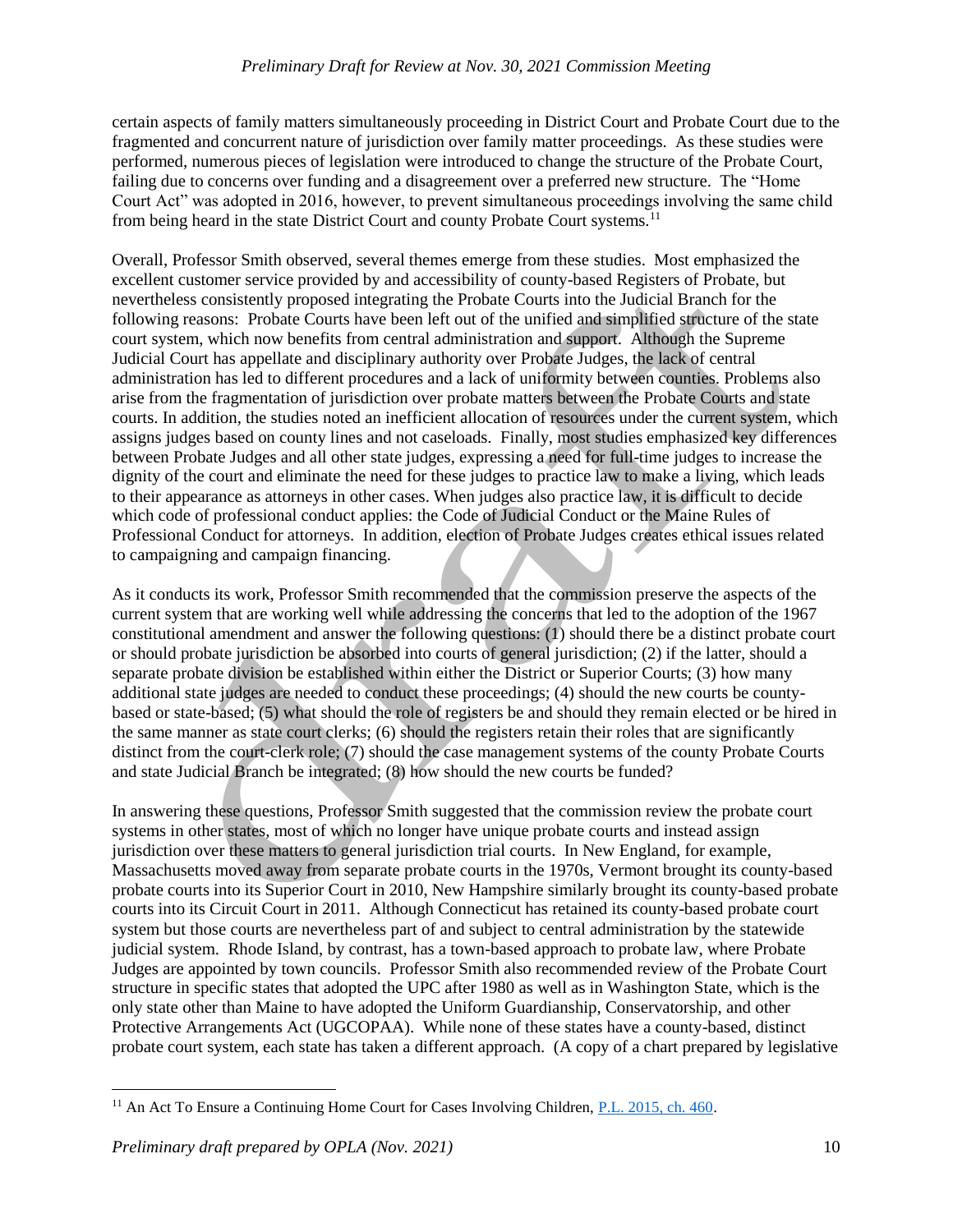staff comparing the structure and administration of the probate courts in the states identified by Professor Smith is included as Appendix E.)

5. *Attorney Patty Nelson-Reade and retired Probate Judge Richard Morton provided their professional perspectives regarding the current structure of the Probate Court System*.

Attorney Patty Nelson-Reade, who has practiced law for approximately 28 years in Probate Courts across the State, observed that these courts have a unique jurisdiction, are accessible to the public, and often resolve uncontested, routine matters in a way that is very different from the adversarial system in the state Judicial Branch. In her opinion, it would be unfortunate to lose these benefits of the existing system. Most people either directly or indirectly end up with matters before the Probate Courts, which handle three major types of cases. First, Probate Courts address decedent's estates, which affect families who are undergoing periods of confusion and, potentially, dysfunction. While the Probate Court accommodates these disputes, its structure does not invite these disputes. Instead, most cases are handled through an informal process: an application is filed, a personal representative is appointed, and an abstract is filed in the Registry of Deeds. The Probate Court publishes notice in the newspaper for creditors and sends notices to heirs and devisees. The personal representative then pays the relevant taxes and distributes the estate, filing paperwork with the court when the process is complete. Formal procedures exist to handle disputes that arise during informal proceedings as well as to address other disputes, for example, disputes over who to appoint as a personal representative or when the language of a will is unclear. Attorney Nelson-Reade expressed concern that these estate cases not be pushed to the back of the docket in a new Probate Court system, which has been her colleagues' experience in the Massachusetts courts' Probate and Family Division, where guardianship proceedings take precedence.

The second category of proceeding includes guardianships—appointment of a person to make personal decisions for the ward—and conservatorships—appointment of a person to make financial decisions for a ward. These matters involve fundamental rights and due process protections and involve critical times and issues in people's lives, including when a child with a disability reaches the age of majority, when adults experience mental health issues and when seniors have dementia. The Probate Court's goal is that of a gatekeeper, limiting the ward's rights only if absolutely necessary. Most guardianship cases are uncontested and the litigants appear *pro se*, and the courts do not emphasize formal procedural requirements that limit access to the courts. For example, only a "communication" is required from a ward to initiate proceedings to terminate a guardianship, a phone call is often deemed sufficient. Conservatorships more often involve legal representation due to increased financial resources.

The third category of proceedings are civil matters, which usually involve the modification or interpretation of a trust. Even in these cases, the Probate Court is more of a problem-solving than an adversarial court; it is a place where ordinary people feel comfortable as it deals with some of the fundamental events in people's lives. For these reasons, Attorney Nelson-Reade recommended that the commission focus on its duty under Resolve 2021, chapter 104 to "ensure timely, convenient and meaningful access to justice" while also increasing the uniformity of practice across the State and ensuring that the courts have all of the resources that they need. She agreed that the question whether Probate Judges should remain elected was an important one to consider and, to create full-time courts it might make sense to combine some counties into regions. In response to questions from commission members, Attorney Nelson-Reade added that, in her experience, it can take a long time to obtain results when litigation occurs in Probate Court because the judges work part-time, they have to address many emergency proceedings involving guardianships, Probate Judges do not have law clerks, and litigation generally only occurs when there are novel issues, since this is a problem-solving court.

Retired Judge Richard Morton Served as the Franklin County Probate Judge for 36 years, a parents' attorney in protective custody cases for more than 40 years as well as in other positions, including as a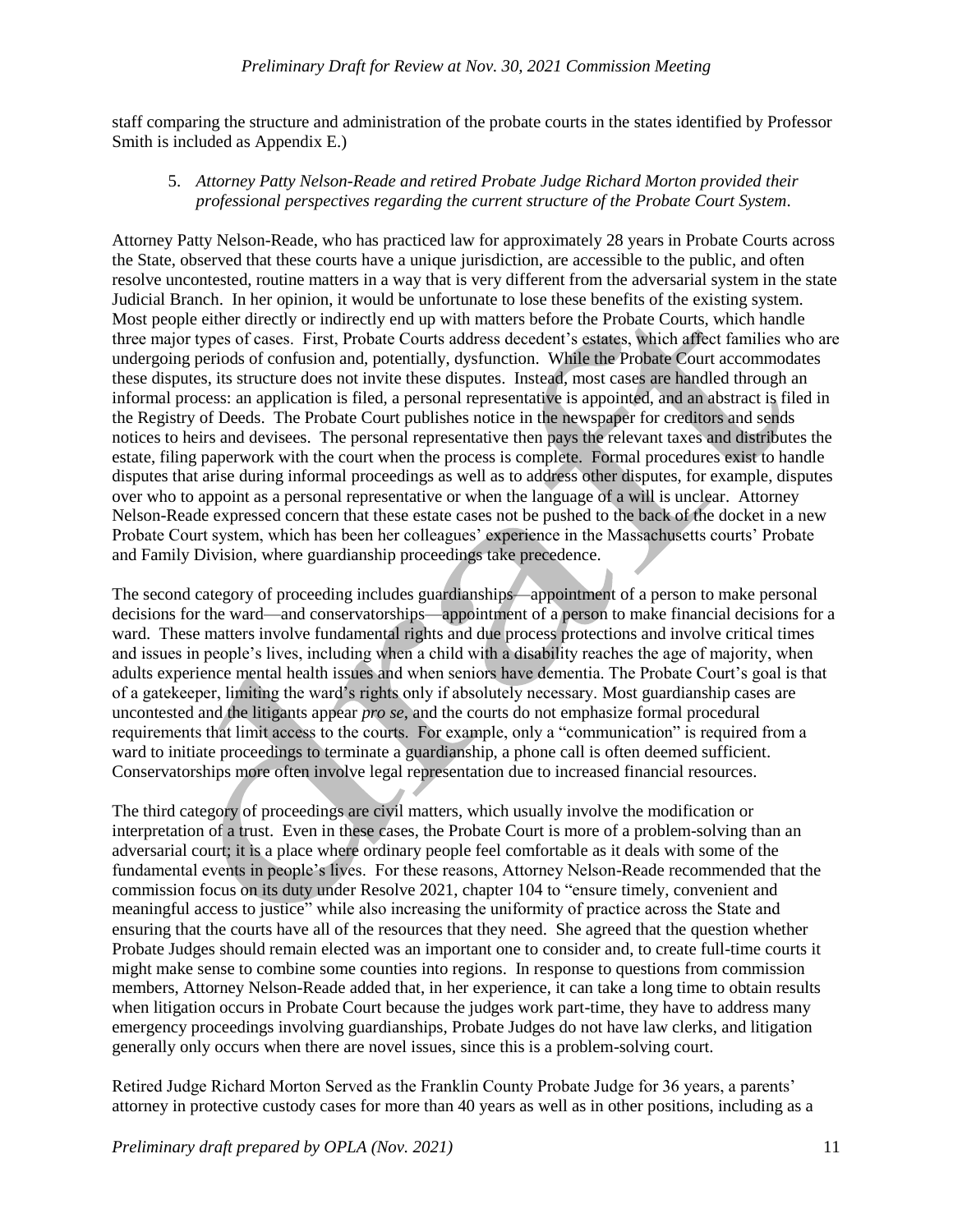#### *Preliminary Draft for Review at Nov. 30, 2021 Commission Meeting*

U.S. Army Judge Advocate General, an assistant District Attorney, and an attorney for the Republicans in the Legislature when it was considering whether to adopt the UPC. Judge Morton indicated that many of the topics he planned to address had already been raised before the commission. Nevertheless, he believed it was important to emphasize several aspects of the current Probate Court system that the commission should consider as it moves forward. He began by highlighting the critical importance of a separate docket for probate matters, regardless of which court ultimately handles these proceedings. There is a potential risk that the emergency, heightened focus on children's issues will cause decedent's estate matters to be pushed to the back of the docket, which should be avoided. He also emphasized the unique, complicated nature of probate law, which has specialized deadlines, notice processes, and rules of procedure. Yet, people are often unrepresented and there can be multiple parties; for example, multiple unrepresented parties may appear in the courtroom when it hears a dispute regarding who to appoint as the personal representative for a decedent's estate.

Judge Morton also observed that the current county Probate Courts are flexible and nimble. During the pandemic, for example, they have handled their cases, conducting remote proceedings over Zoom when necessary, and except for a brief time period continued to process paperwork in informal matters. He recommended that the unique mechanisms of the informal probate process, the quasi-judicial nature of the register's duties in these cases, and the enhanced access to justice provided by having a registry located in each county should be preserved, even if the commission decides to incorporate the courts into the state court system. He suggested that the New Hampshire system, where there is a probate division of the circuit court, might work well as might the creation of a separate court akin to the bankruptcy courts at the federal level. These distinct courts could be assigned to handle all of the tradition types of probate matters.

At the close of the first meeting, commission members identified the following types of data and information they believed would be necessary to consider as they develop recommendations regarding restructuring the county Probate Court system and to determine how much a new system will cost:

- The number of cases filed in each Probate Court, including: informal probate matters; formal probate matters; trust matters; minor guardianships and conservatorships; adult guardianships and conservatorships; terminations of parental rights and adoptions; and name changes.
- Information on the number of hearings held in Probate Courts, perhaps as an estimate of the number of scheduled hearing hours per week in each county;
- The average time between the final date of a contested hearing and the date a decision is issued;
- How much time each Probate Judge spends per week, on average, in court hearings, on writing decisions, and on scheduling and other administrative duties and an estimate of the proportion of that time spent on matters involving wills, trusts and estates; guardianships, conservatorships, terminations of parental rights, adoptions and name changes; and other matters.
- The number of county-paid, court-appointed attorney and visitor hours in county Probate Courts in the following categories of cases: wills, trusts, and estates; minor guardianships; adult guardianships; terminations of parental rights and adoptions; and other matters.
- Whether court-appointed visitors in adult guardianship and other proceedings who are paid by the county and not from the proceeds of the respondent's estate are paid on a per-hour or per-case basis and an estimate of the number of hours or cases in which appointments are made;
- The annual budget of each county Probate Court in 2019 and 2020, including: a breakdown of the salary and benefits for the Probate Judge; Register of Probate and any additional registry staff; court-appointed professional expenses; facility, equipment and supply expenses; security expenses; technology expenses; and other expenses as well as a breakdown of the sources of revenue for county Probate Courts, including court fees, taxes and other revenue sources.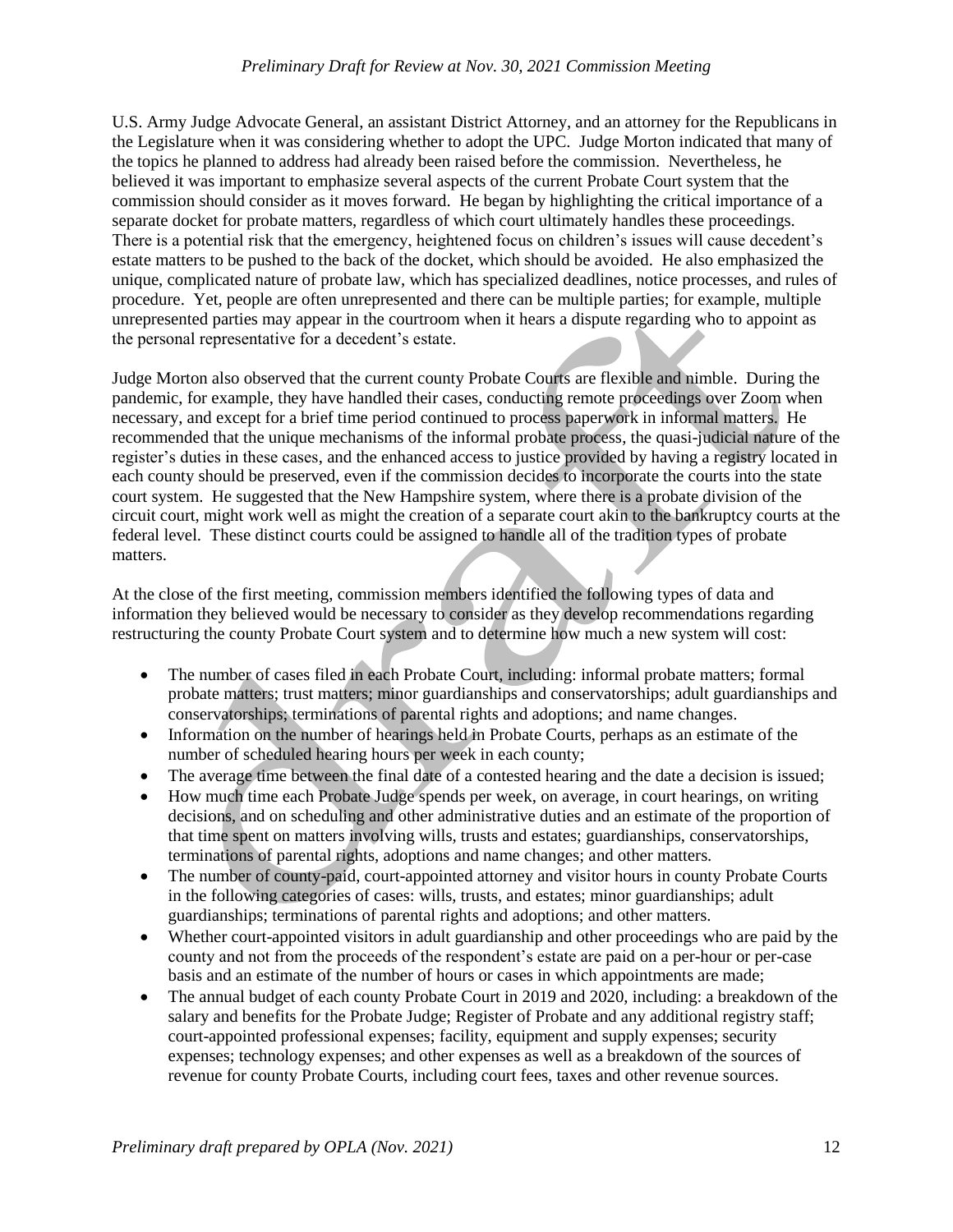- An inventory of courtroom and registry facilities in each county and estimate of the rental cost if such space were to be leased by the state Judicial Branch;
- Information on the percentage of probate registry records scanned to an electronic format to date:
- The annual personnel costs, including salary and benefits, for a new state trial court judge; and
- An estimate of the cost to convert county Probate Court electronic records into a format that could be utilized by the Judicial Branch's case management system.

# **B. Second Meeting - November 1, 2021 <sup>12</sup>**

The second meeting of the commission was held on November 1, 2021, and began with commission member introductions, followed by a review of the responses received to the requests for information compiled during the first meeting, a public comment period and a preliminary discussion of commission members' recommendations for a restructured probate court system.

# *1. Information from the Maine Association of Registers of Probate*

After the first commission meeting, commission member Kathy Ayers, Kennebec County Register of Probate, requested information from the Maine Association of Registers of Probate on court case loads, court-appointed professional expenses and court budgets. Although Register Ayers was unable to attend the second commission meeting, she asked Catherine Moore, Lincoln County Register of Probate, to attend the meeting to present the information compiled by the association. Register Moore first provided data that had been retrieved from the ICON electronic case management system in each county detailing each Probate Court's caseload, by subject-matter category, both in 2018, prior to the COVID-19 pandemic, and in 2020, the most recent calendar year. (Copies of these detailed case load data are included in Appendix F.<sup>13</sup>) Register Moore additionally provided, in chart format, information from nearly all registers of probate on their county's probate court budget as well as information provided by a few registers regarding court-appointed attorney, guardian *ad litem* and visitor fees in their counties. Commission members understood that, given the short allotted for compilation of this information, it was not possible to collect all of the requested data from each county.<sup>14</sup> (A copy of the chart detailing probate court budgets and court-appointed professional costs is included in Appendix F.) Although not discussed

 $\overline{\phantom{a}}$ 

 $12$  A recording of this meeting is available at the following link: [https://www.youtube.com/watch?v=BAdEmFofkLw.](https://www.youtube.com/watch?v=BAdEmFofkLw)

<sup>&</sup>lt;sup>13</sup> During the meeting, questions arose whether the 2018 and 2020 Probate Case Load data includes new petitions filed during 2018 and 2020 in cases that began in earlier years or whether each year's data only includes proceedings assigned an initial docket number in that calendar year. After the meeting, Jean Guzzetti, Sagadahoc County Register of Probate, clarified that all petitions filed during either 2018 or 2020, including new petitions in cases that were previously opened and assigned docket numbers in previous years, are included in the 2018 and 2020 Probate Case Load data. For example, if a petition to terminate an adult guardianship was filed in 2018, it would appear in the 2019 Probate Case Load data even if the adult guardianship case originally commenced in 2002 and bears a 2002 docket number. She further clarified that a case originally filed and assigned a docket number in either 2018 or 2020 may be reported more than once in that year's data if more than one petition was filed in the case—for example, if a will was filed for informal probate in 2018 and a will contest arose later in 2018, the case would be counted under both the informal testate and formal testate categories in the 2018 data. Similarly, if a petition for guardianship of a minor was filed in 2018 and a petition to terminate the guardianship was filed later that same year, the case would be counted both under the Guardianship-minor and Guardianship Termination categories in the 2018 P data.

<sup>&</sup>lt;sup>14</sup> Detailed county Probate Court budget information was also provided by Aroostook County Administrator Ryan Pelletier and Piscataquis County Manager Michael Williams; in addition, legislative staff received additional county budget information from the registers of probate for Lincoln, Penobscot and Washington Counites during the meeting. All of this information was sent electronically to commission members and posted on the commission's website. *See* [https://legislature.maine.gov/commission-to-create-a-plan-to-incorporate-the-probate-courts-into-the](https://legislature.maine.gov/commission-to-create-a-plan-to-incorporate-the-probate-courts-into-the-judicial-branch-meeting-november-1-2021)[judicial-branch-meeting-november-1-2021.](https://legislature.maine.gov/commission-to-create-a-plan-to-incorporate-the-probate-courts-into-the-judicial-branch-meeting-november-1-2021)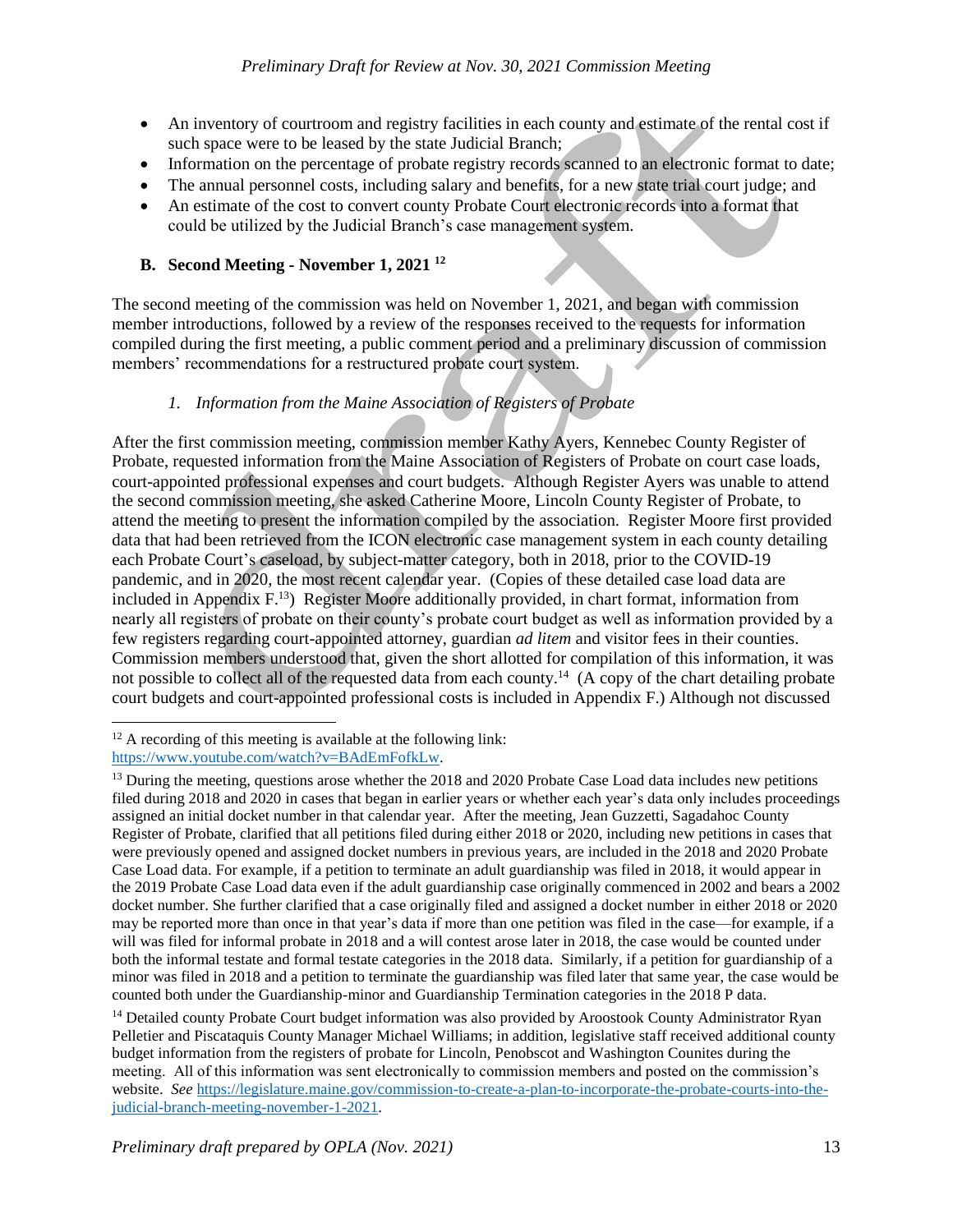at the meeting, the association also provided the commission with a chart outlining the results of a survey of county probate court facilities and the status of electronic scanning of historic probate records. (A copy of this chart is also included in Appendix F.)

# *2. Information from the Maine Probate Judges Assembly*

Commission member Jarrod Crockett, Oxford County Probate Judge, presented the information he received from his fellow county Probate Judges regarding the hours each judge spends presiding over hearings; preparing for cases, including by conducting legal research; writing decisions; and on other tasks, including scheduling and administrative duties. Judge Crockett observed that few Probate Judges spend less than 20 hours per week on their judicial duties; indeed, the population and unique circumstances in some counties—for example, the presence of a mental health facility that accepts involuntary commitments— cause the judges in those locations to work much more than a part-time schedule. After reviewing the numbers, Judge Crockett and Judge Avantaggio posited that several Probate Judges may have underreported their hours. When one considers the low salaries paid to many Probate Judges, Judge Crockett believes the existing Probate Court system represents a good deal for the taxpayer.

Judge Crockett provided additional information from the county Probate Judges estimating the percentage of their time spent on traditional probate matters (wills, trusts and estates), family matters (guardianships, conservatorships, terminations of parental rights and adoptions and name changes) and other matters. Their estimates demonstrate that, in all except one county with a new judge whose data Judge Crockett suggested may be skewed by one or two outlier cases, Probate Judges spend the majority of their time on guardianship matters. This time demand is partly due to the recent changes in guardianship law but largely the result of the opioid crisis and its impact on families in the State. Judge Crockett then presented a list of tasks that demonstrate the unique nature of the Probate Judge's role in comparison to the role of a state court judge, emphasizing: the flexibility of part-time judges and their ability to schedule additional matters on an emergency basis; that because cases are uniquely assigned to their courts, a single Probate Judge may be able to follow a case over several years; Probate Judges have been known to use the resources of their private law offices, including paralegal research time, to perform court tasks at no cost to the taxpayer; and the ability of Probate Judges to reallocate the register's work to other individuals if it is not being completed, with an attendant reallocation of pay by the county. (A copy of the information presented by Judge Crockett is included in Appendix F.)

# *3. Information from the Maine Judicial Branch*

Although not discussed during the meeting, the Administrative Office of the Courts also provided the commission a detailed breakdown of the cost of a state District Court judge and Superior Court justice, including the cost of law clerk and security support, as well as an explanation of the difficulty of estimating the cost to convert probate court records to the new Odyssey case management and e-filing system. (A copy of this information is included in Appendix F.)

# *4. Public Comment*

The Commission, which had invited members of the public and the bar to provide input on the commission's duties, next turned to the receipt of public comments. The commission heard from and asked questions of the following individuals during the meeting: Martha Greene, Esq. of Brann & Isaacson, Elizabeth Stout, Esq. of the Maine Volunteer Lawyers Project, Christopher Berry, Esq. of Berry Law P.A., and Susan Loboscos, LCSW. In addition, although they did not speak during the meeting, written comments were submitted by: Penny Collins, LCSW, Nathan Dane, Esq., Camille Desoto,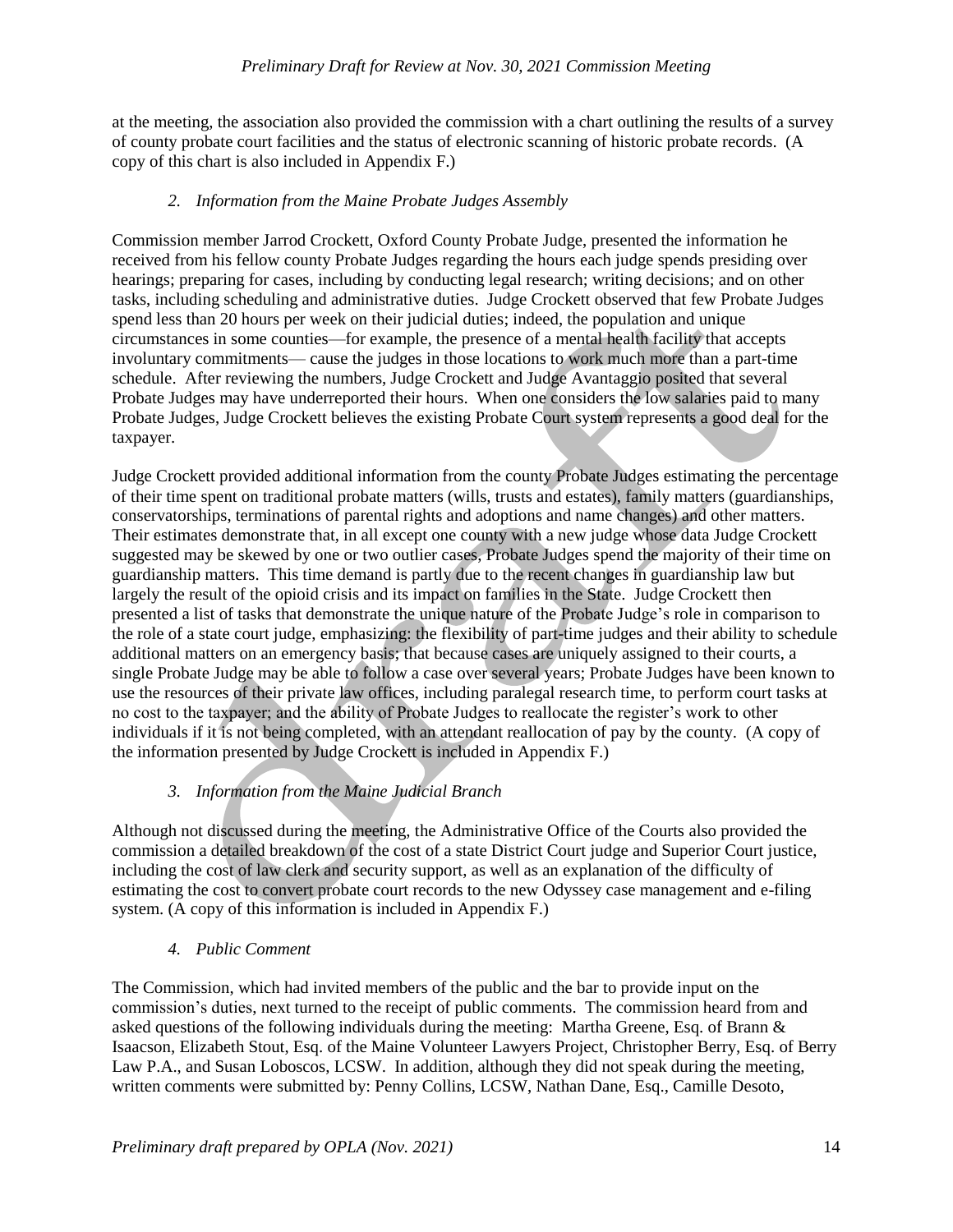Gregory Farris, Esq. and Robert Mittel, Esq.<sup>15</sup> The public commentators raised the following sentiments, sometimes contrasting, sentiments for the commission's consideration:

- There is no good reason to change the Probate Court system, which is working well in the State.
- Self-represented litigants do not understand the separation between the county Probate Court and state court systems; having all court services available through one clerk's office would increase court accessibility.
- Candidates for Probate Judge are not required to specialize in probate law before assuming their judicial responsibilities and the amount of time they spend on their judicial duties differs between counties in part due to differences in pay across the State.
- The system of review by a judicial screening panel, appointment by the Governor and confirmation by the Senate ensures that judges have sufficient relevant experience and has worked well for state court judges.
- Maine deserves a Probate Court system comprised of full-time judges who are not burdened by an appearance of impropriety when they engage in the part-time practice of law.
- It is difficult for an attorney to know how to manage opposing counsel in a high-conflict case if that counsel is the local Probate Judge who will preside over a case the attorney is scheduled to litigate the following week.
- There are inherent ethical issues related to the election of judges, political campaigning and the solicitation of financial contributions to campaigns.
- In some counties, the delay caused by inconsistent and irregular schedules and inconsistent application of the law costs Maine residents thousands of dollars in unnecessary legal fees.
- While the state court process can be very slow, the Probate Courts are an order of magnitude more delayed in resolving matters.
- Systematic scheduling of cases through the Judicial Branch should ensure that cases are not delayed due to any particular county's budget and staffing difficulties.
- Pre-reservation of court dates before an adoption action is filed in cases where a birth parent will consent to an adoption—*i.e.*, before the child is born— is normal in the Probate Court. By contrast, it is unusual to have a hearing in District Court even two to four months after filing. These delays and the attendant uncertainty are not only detrimental to birth mothers and adoptive parents, but also the delayed processing of birth mother consents and resulting delay in subsequent notification to putative fathers may count against the fathers in termination actions.
- Children, even infants, bond with their caretakers and it is of utmost importance that the legal risks associated with an adoption by consent be resolved quickly to provide stability for the child.
- If private adoption becomes unmanageable in Maine, birth mothers and adoptive parents will choose to conduct adoptions in other states, limiting their options and increasing their expenses.
- It might be possible to address some of the delays in District Court adoption hearings through statute and rule changes—including use of a putative birth father registry—but this must be coupled with training for Judicial Branch court clerks on how to handle these cases.
- The worst outcome, relative to adoption proceedings, would be to transfer Probate Court matters to the District Court without sufficient additional funding, making adoptions just one more case type for District Court Judges who have inadequate resources. Appointment of several full-time state Probate Judges who handle only probate matters on a specialized docket would be ideal.
- Domestic infant adoption is a very specialized area of the law and it is important that judges handling these cases be educated and possess the requisite expertise to handle these cases.
- While some county registers are experienced and excellent resources for the public and their colleagues, there is no requirement that registers have prior knowledge of the law or the skills

 $\overline{\phantom{a}}$ 

<sup>&</sup>lt;sup>15</sup> The written public comments are posted on the commission's website at [https://legislature.maine.gov/commission](https://legislature.maine.gov/commission-to-create-a-plan-to-incorporate-the-probate-courts-into-the-judicial-branch-meeting-november-1-2021) [-to-create-a-plan-to-incorporate-the-probate-courts-into-the-judicial-branch-meeting-november-1-2021.](https://legislature.maine.gov/commission-to-create-a-plan-to-incorporate-the-probate-courts-into-the-judicial-branch-meeting-november-1-2021)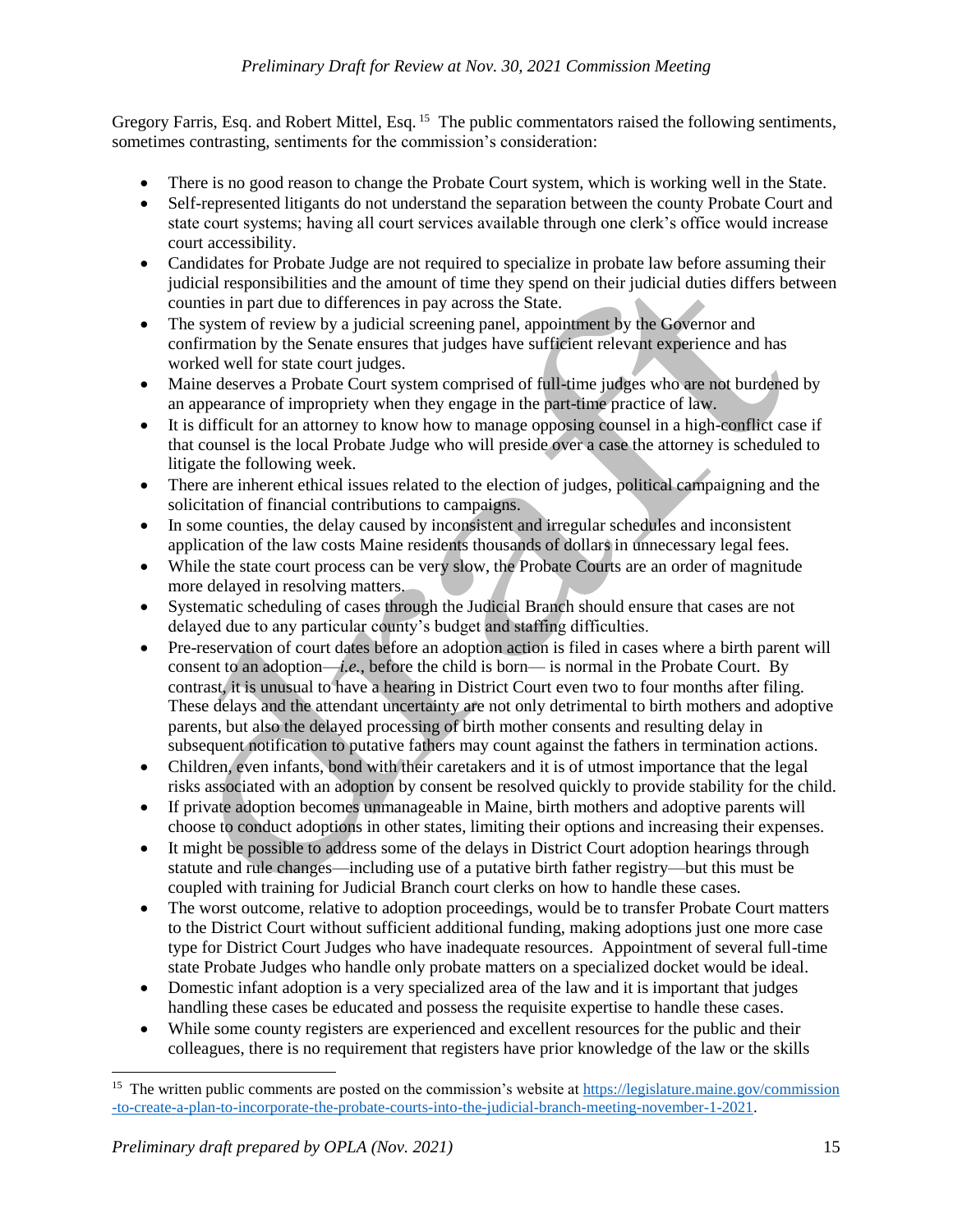required for the position nor is specific training required after an individual is elected. This results in inconsistent application of the procedural rules and the law between counties. Registers would benefit from the ongoing training that would be available in the Judicial Branch.

- Less variation in practice between counties would increase the fair administration of justice. Attorneys have difficulty explaining to clients how their cases will be handled in Probate Court, unlike in state court, which has more consistent procedures.
- The variation in practice between counties makes it difficult to find attorneys from southern Maine's urban areas who are willing to provide remote assistance to clients in rural counties, where local Probate Court practices may be quite different.
- Registers should continue to function as they do now but receive regular continuing education, allowing probate practitioners to receive uniform answers and services across the state.
- Incorporating the Probate Courts in the Judicial Branch will increase critically needed oversight.
- For more than 50 years, the Constitution has provided for a change to the system as soon as the Legislature might act; now is the time for the Legislature to act.

# *5. Information from legislative staff*

After a lunch break, legislative staff presented research regarding an issue raised by commission members during the first commission meeting: Whether the elected or appointed nature of a Probate Judge impacts the judge's ability to supervise or provide oversight of an elected Register of Probate. As the memorandum included in Appendix G explains, staff were unable to discern any legal barrier<sup>16</sup> to oversight of an elected Register of Probate by a Probate Judge, regardless of whether the judge is appointed by the Governor or elected by county voters. An appointed or elected judge may not, however, remove a register from office. Because the office of Register of Probate is currently established in Article VI, section 6 of the Constitution of Maine, pursuant to Article IX, section 6 of the Constitution of Maine a register may only be removed from office by impeachment or through the action of the Governor on the address of both chambers of the Legislature.

At the request of the commission co-chairs, legislative staff next outlined the potential models for a Probate Court system with full-time judges that had been raised during the first commission meeting.<sup>17</sup> First, the commission might recommend retaining the county Probate Courts, registries and their jurisdiction, perhaps achieving full-time Probate Judge positions by combining lower-caseload counties. As a second option, the commission could, in addition to maintaining the county Probate Courts and registries as described in the first model, recommend reducing the overlap in jurisdiction among trial courts in the State by transferring jurisdiction over specific categories of probate matters to the Superior Court and the District Court. Third, the commission might choose to recommend elimination of the county Probate Courts and an allocation of their current jurisdiction to the Superior Court and District Court, either maintaining the registries in each county or also merging the registries' functions into the Judicial Branch. As an alternative, a fourth approach discussed at the first commission meeting would combine elimination of the county Probate Courts and transfer of their jurisdiction to the state court system with either the establishment of a special trial court division to handle specific types of probate matters within the Superior Court, the District Court or both courts or the establishment of a separate state Probate Court to handle some or all of the county Probate Court's current jurisdiction. As with the other models, the commission would have to decide whether to maintain the county-based registries or to merge their functions into the Judicial Branch if the fourth model were adopted. While the commission's

<sup>&</sup>lt;sup>16</sup> Legislative staff did not comment on whether political or administrative considerations militate against creation of a system that includes appointed state Probate Judges and elected county Registers of Probate.

 $17$  A chart distributed to the commission that briefly summarizes these models and identifies several of the issues that must be addressed for each is available at the following link: [https://legislature.maine.gov/doc/7364.](https://legislature.maine.gov/doc/7364)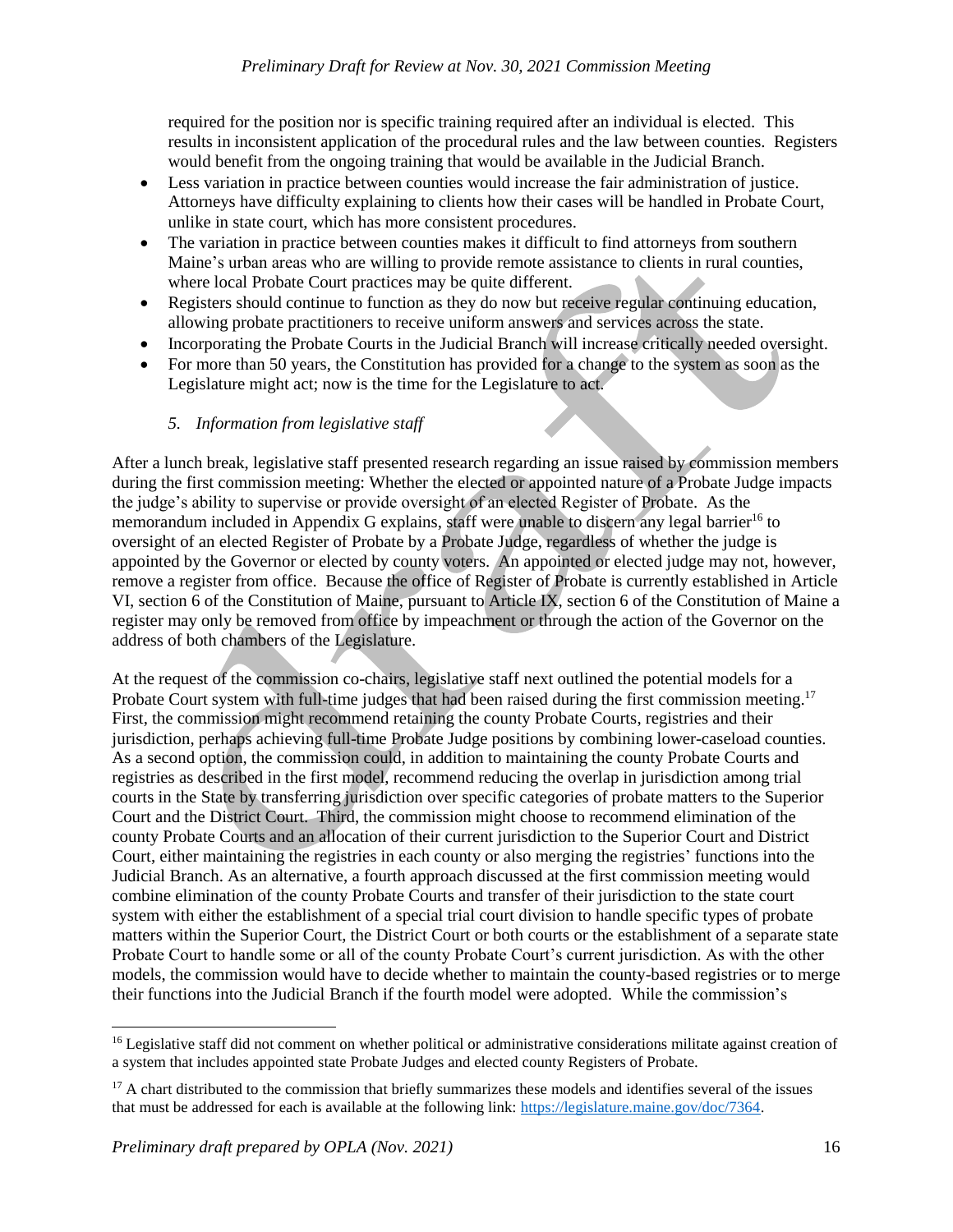discussions at the first meeting had identified these four possibilities, legislative staff reminded commission members that they were not restrained by the options presented to date and were free, under the legislation authorizing the commission, to propose any other model for the establishment of a Probate Court system with full-time judges. The commission is also charged with identifying appropriate funding for the model it recommends.

In addition, to facilitate commission discussions, legislative staff distributed a chart outlining the current statutory jurisdiction of Probate Courts and the statutory duties and authority of Registers of Probate, in a format that afforded members the opportunity to note their recommendations for restructuring or for preserving each of these aspects of the current Probate Court system. (A copy of the chart summarizing Probate Court jurisdiction and register duties is included in Appendix  $H<sup>18</sup>$ )

# 6. *Discussion and development of a preliminary proposed model*

After a break to afford members time to review the information and materials they had received, commission co-chair Senator Anne Carney invited each commission member to comment on that member's preferred model for restructuring the Probate Court system, to identify any barriers or concerns regarding adoption of the member's proposed model, and to raise any other issues that the member deemed important for the commission to consider. After a lengthy discussion, the members who remained in attendance reached a preliminary consensus on the following aspects of a potential model for reforming Maine's Probate Court system:

- Create a Probate Court within the Judicial Branch as a state trial court distinct from the District Court and Superior Court with a certain number (perhaps 8) of full-time appointed judges who have statewide jurisdiction but are each assigned to a specific geographic region. These judges should be supported by new Judicial Branch staff including, at a minimum, 2 law clerks.
- State Probate Court proceedings should be held in existing county Probate Court courtrooms and, to the extent necessary in some counties, state trial courtrooms should also be made available for state Probate Court proceedings.
- Emergency matters appearing on the state Probate Court docket should be prioritized and addressed expediently, to the same extent that those matters are prioritized in the existing county Probate Court system.
- The county registry system should be preserved and registers and their staff should retain their existing statutory duties and authorities.
- State Probate Courts should continue to utilize the ICON electronic case management system, with a possible long-term goal of developing compatibility with the electronic case management system utilized by the state Judicial Branch.
- To increase uniformity among registers, the Maine Advisory Committee on Probate Rules should be charged with adopting a manual for use by county Registers in processing Probate Court matters.
- The new Probate Court system should be thoroughly reviewed three years after implementation, including, at a minimum, an evaluation of whether the number of supported state Probate Judge positions is appropriate and whether additional steps should be taken to enhance the compatibility of the state Probate Court system with the other courts within the state Judicial Branch.

<sup>&</sup>lt;sup>18</sup> The copy of the chart included in Appendix H has been amended from the version presented at the November 1, 2021 meeting to include information on an issue raised by commission members—*i.e.*, the relative authority of the register and Probate Judge over the selection of a deputy register—as well as to include citations to the Maine Rules of Probate Procedure that describe the duties of registers.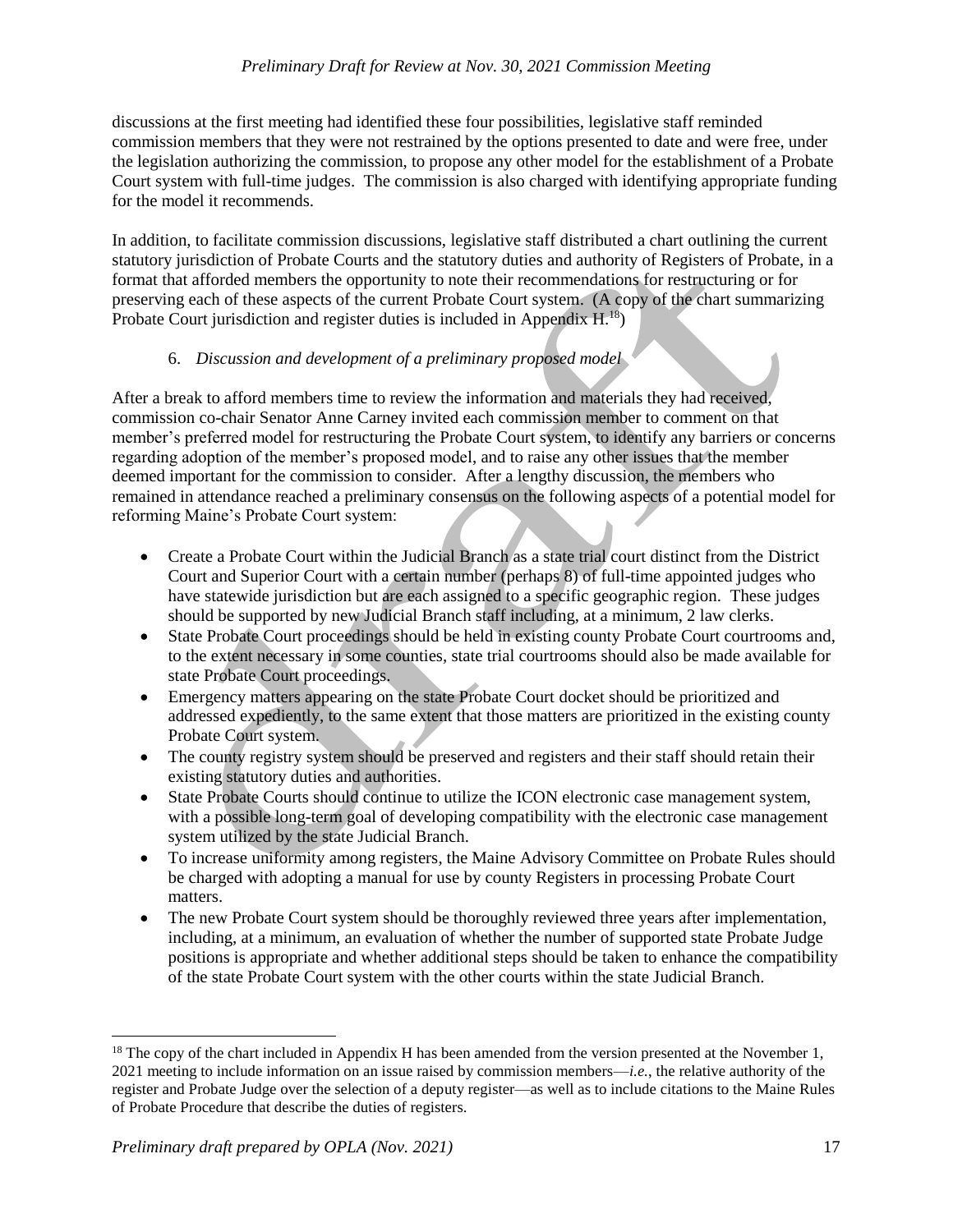At the close of the meeting, commission co-chair Senator Carney proposed that commission members reflect on whether they support this model and any additional details that may need to be added to the model in preparation for a robust conversation and potential vote on commission recommendations at the third commission meeting.<sup>19</sup>

# **C. Third Meeting - November 15, 2021 <sup>20</sup>**

At the third commission meeting, held on November 15, 2021, commission members received updated information regarding the 2021 salaries and benefits of county Probate Judges obtained by commission member and Oxford County Probate Judge Jarrod Crockett from the Maine County Commissioners Association. (A copy of this salary and benefit information is included in Appendix F.) Commission members also received copies of additional written public comments submitted by Camille Desoto, retired Cumberland County Commissioner and Probate Judge Joseph Mazziotti, and Stephen Gorden, chair of the Cumberland County Board of County Commissioners and President of the Maine County Commissioners Association after the November 1, 2021 meeting.<sup>21</sup> These commentators asked the commission to consider the following, sometimes contradictory, issues:

- Incorporating the Probate Court system into the Judicial Branch will protect the most vulnerable members of our society by increasing oversight of these courts; the State's Probate Court system should be focused on compassion and fairness.
- It is difficult for part-time Probate Judges, who also maintain private law practices, to reconcile these roles. In addition, there is a perception in the general public, among probate attorneys and parties in probate proceedings that a judicial system that allows sitting judges to appear before their peers in contested cases is not impartial and unbiased.
- The Registers of Probate and their staff, who have frequent contact with families in crisis, sharing their knowledge, understanding of the process, and professionalism, have earned the public's confidence. Yet, more should be done to promote uniformity in these offices.
- Significant concerns arise if the registers and their staff remain within the county government but the Probate Judges are moved to the Judicial Branch, including whether an appointed state official may exert supervisory authority over an elected county official.
- Part-time Probate Judges are adept at flexible scheduling for handling emergency hearings. This flexibility may be lost with full-time judges who have larger caseloads.
- Creating state Probate Judges will subject the system to the whims of legislative appropriations, placing the system at risk of not remaining fully funded.
- Integration of the county and state databases, which is essential for the proposed model to succeed, would be a costly and complicated undertaking.
- The State's courts are overwhelmed and understaffed, a situation that will only be exacerbated by the proposed reorganization of the Probate Courts. Yet, the proposed reorganization will not guarantee any tangible benefits to the people of Maine.

During the meeting, the commission received a presentation from Justin Andrus, Executive Director of the Maine Commission on Indigent Legal Services (MCILS), who had been invited to speak about the

 $19$  Legislative staff prepared and distributed to all commission members a summary of the proposed model, identifying the outstanding issues that had not yet been addressed, in advance of the third meeting. A copy of that summary is available on the commission website through the following link: [https://legislature.maine.gov/](https://legislature.maine.gov/commission-to-create-a-plan-to-incorporate-the-probate-courts-into-the-judicial-branch-meeting-november-15-2021) [commission-to-create-a-plan-to-incorporate-the-probate-courts-into-the-judicial-branch-meeting-november-15-2021.](https://legislature.maine.gov/commission-to-create-a-plan-to-incorporate-the-probate-courts-into-the-judicial-branch-meeting-november-15-2021) 

<sup>&</sup>lt;sup>20</sup> A recording of this meeting is available at the following link: [https://youtu.be/ByCbcnE9\\_hc.](https://youtu.be/ByCbcnE9_hc)

<sup>&</sup>lt;sup>21</sup> These public comments are posted on the commission's website at [https://legislature.maine.gov/commission-to](https://legislature.maine.gov/commission-to-create-a-plan-to-incorporate-the-probate-courts-into-the-judicial-branch-meeting-november-15-2021)[create-a-plan-to-incorporate-the-probate-courts-into-the-judicial-branch-meeting-november-15-2021.](https://legislature.maine.gov/commission-to-create-a-plan-to-incorporate-the-probate-courts-into-the-judicial-branch-meeting-november-15-2021)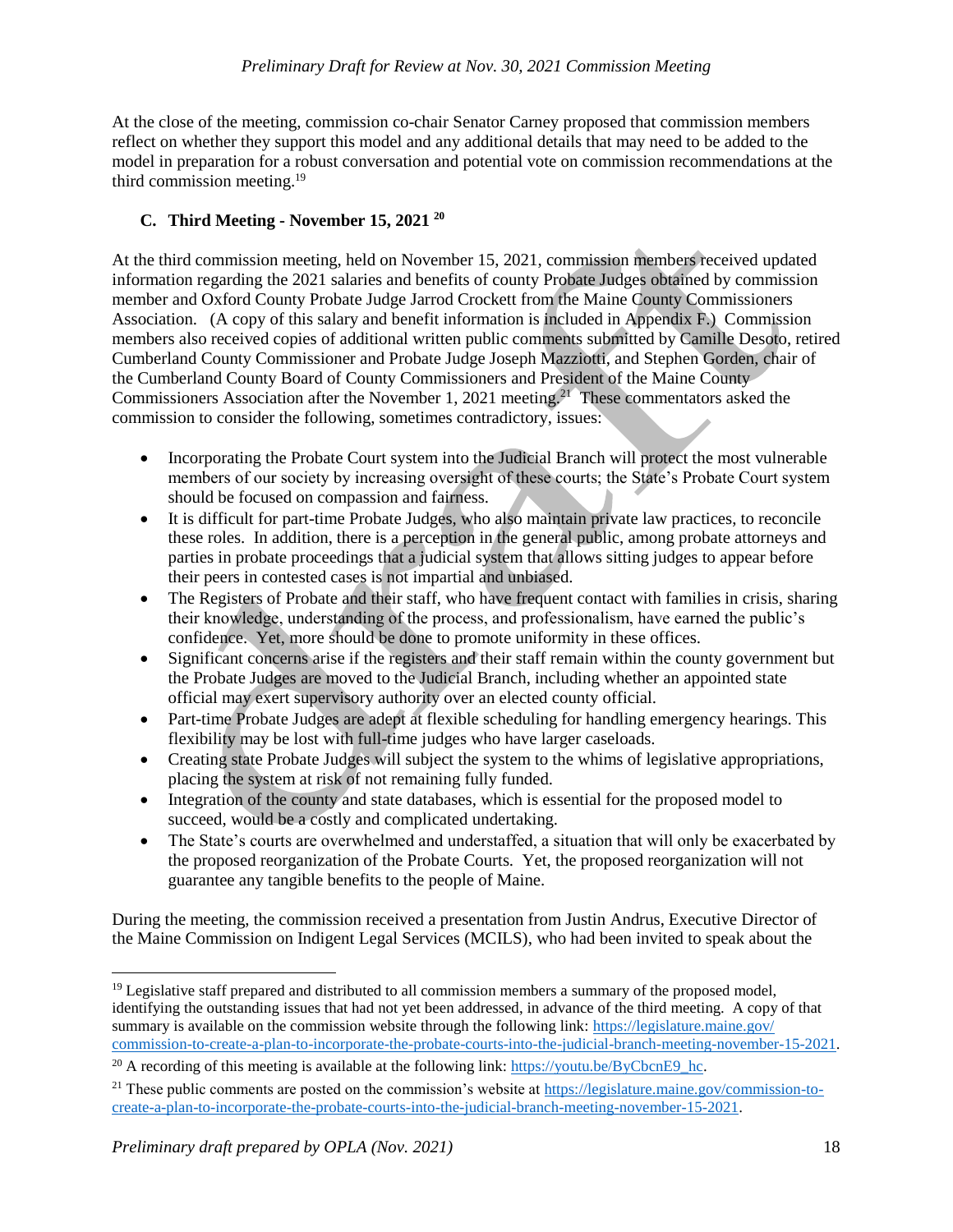possibility of transferring responsibility to MCILS for establishing the qualifications, training, assignment and payment of court-appointed counsel in Probate Court proceedings. Director Andrus began by explaining that he was speaking in his capacity as the Executive Director of MCILS, but that his remarks did not represent a formal position taken by MCILS. MCILS, he explained, is an independent commission comprised of individuals appointed by the Governor and confirmed by the Senate. MCILS staff implement policies established by MCILS regarding the identification, training and appointment of counsel to provide high-quality representation to indigent defendants and other parties entitled to courtappointed counsel at public expense under state statute or the state or federal constitutions. Counsel are provided not only to indigent defendants in criminal proceedings but also to parents in child protection proceedings, the subjects of involuntary mental health commitment hearings and defendants in juvenile court proceedings. A great deal of overlap exists between the types of cases within MCILS's jurisdiction currently and the cases in which counsel are appointed at public expense in Probate Court proceedings. Indeed, many of the attorneys who accept Probate Court appointments are also rostered by and trained by MCILS.

Director Andrus suggested that it would make sense to employ consistent practices and qualification criteria when attorneys are appointed to represent parents in child protective proceedings in District Court or in guardianship proceedings in Probate Court, given that the same fundamental parental rights are at issue in these cases. Currently, attorneys who wish to receive state court appointments submit applications to MCILS, whose staff screens those applicants for compliance with the training and experience criteria established for the types of cases in which the attorney wishes to accept appointments. MCILS provides additional trainings and also assists attorneys who lack sufficient experience by arranging for those attorneys to appear as co-counsel in relevant cases. Once an attorney achieves the required training and experience, MCILS designates the attorney as eligible to receive court appointments by placing the attorney on the relevant roster. Criminal defendants who wish to receive court-appointed counsel are typically evaluated by MCILS's financial screeners, who determine whether they are eligible to receive counsel fully paid by the State or for reduced-fee counsel partially paid by the state. The state courts also identify individuals in child protective, mental health and juvenile cases who are similarly eligible for appointed counsel. Once an individual is designated as eligible to receive a court-appointed attorney, a court clerk typically assigns one of MCILS's rostered attorneys to represent that individual.

Accordingly, if MCILS were tasked with overseeing the appointment of attorneys in Probate Court matters, it would first identify the requisite eligibility criteria and the establish a roster of attorneys possessing sufficient experience, education and training to appear in guardianship, conservatorship, adoption, mental health and other Probate Court proceedings where indigent litigants have a statutory or constitutional right to counsel at public expense.

Director Andrus next explained that, in an attempt to estimate the cost of transferring to MICLS the responsibility for payment of appointed counsel in Probate Court proceedings, he examined the 2018 and 2020 Probate Case Load information presented at the November 1st commission meeting as well as the limited information presented on court-appointed counsel costs in these cases. As he reviewed the data, Director Andrus developed an impression that, if MCILS were responsible for court-appointed attorneys fees in these matters, more attorneys would be appointed than are appointed currently and the number of hours appointed attorneys spend on each case would also likely increase. To calculate his cost estimate, Director Andrus identified the "nearest equivalent" MCILS case type for each category of cases in which Probate Courts currently appoint attorneys—for example, he identified an involuntary mental health commitment proceeding as the nearest equivalent to an adult guardianship proceeding—and multiplied the average attorney cost for that the MCILS case type by the number of Probate Court proceedings brought in 2018 and 2020. Using this approach, Director Andrus calculated that transferring responsibility for the payment of court-appointed in Probate Court proceedings would cost approximately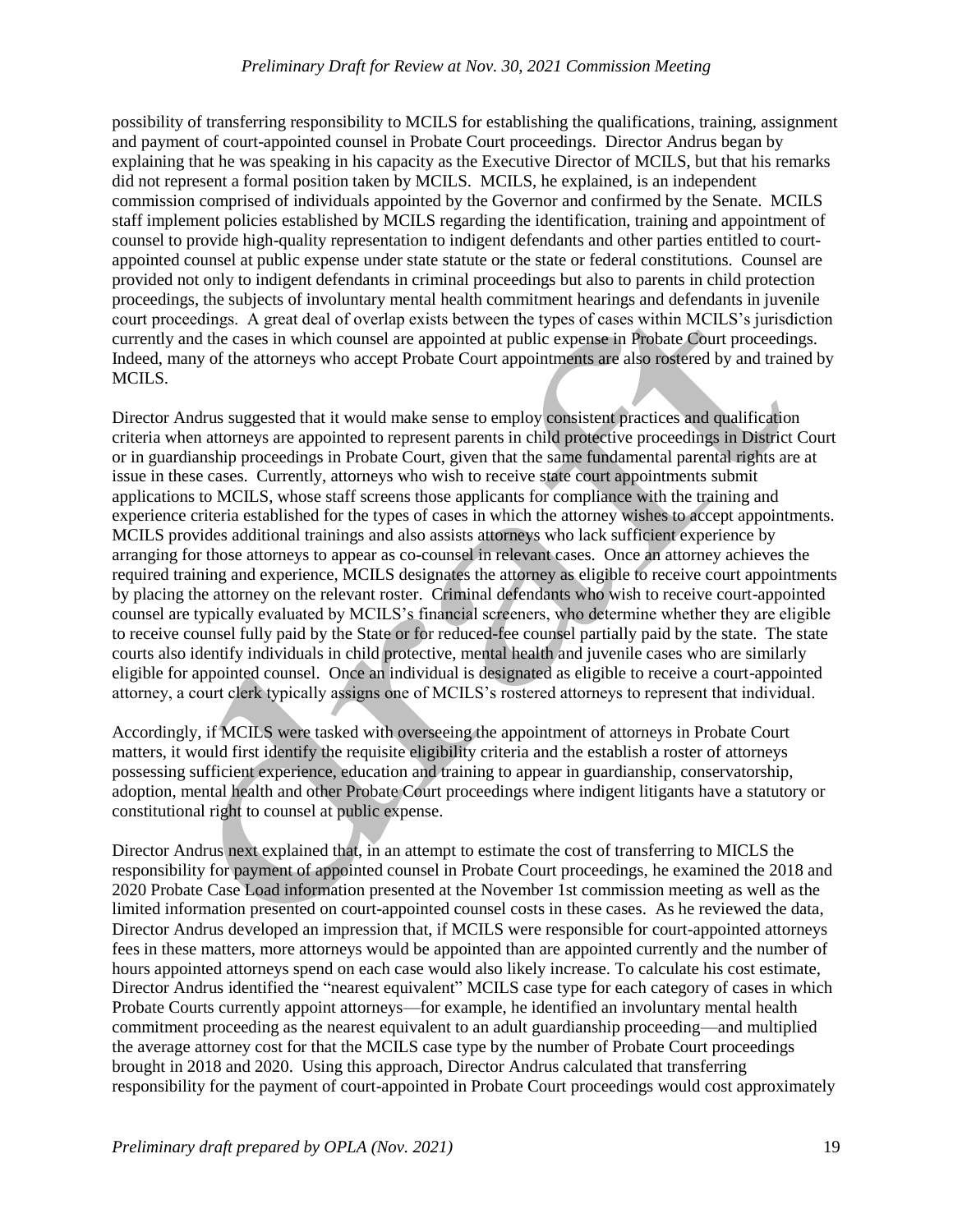\$3.7 million to \$4.3 million per year. These costs cannot be absorbed in the current MICLS budget and would require specific, additional Legislative appropriations.

In response to questions from commission members, Director Andrus clarified that his calculations assume that each individual entitled to counsel in Probate Court proceedings is eligible for counsel at public expense. Commission member and Kennebec County Register of Probate Kathy Ayers cautioned that these calculations may not be entirely accurate, not only because respondents in adult guardianship and conservatorship cases sometimes have sufficient means to pay for their attorneys but also because the 2020 Probate Court case load numbers were affected by the coronavirus pandemic, which led to increases in some types of proceedings, including adult guardianships, and decreases in other types of proceedings, including adoptions. Director Andrus further clarified that his calculations do not include the cost of hiring additional financial screeners or new MCILS staff to establish qualification criteria and to conduct screening, training and rostering of attorneys for Probate Court proceedings. In addition, his figures do not include the costs of court-appointed guardians *ad litem* or visitors, because those types of professionals are not currently part of the MCILS system for state court proceedings.

After discussing the information received by Director Andrus, the commission co-chairs asked legislative staff to provide an overview of the potential financial impact of the preliminary model for a new Probate Court system proposed during the November 1st commission meeting. Legislative staff explained the difficulties attendant to calculating the fiscal impact of the proposal without further detail regarding, for example: the precise number of state Probate Judges and the number and types of Judicial Branch support staff to be established; the rate of attorney appointments in the newly established state Probate Court system and hours spent by those attorneys on court-appointed cases; the rate of guardian *ad litem*  appointments at public expense in the newly established state Probate Court system and a decision whether those professionals, not all of whom are attorneys, will be paid the MCILS rate that the Judicial Branch currently pays to attorney guardians *ad litem* in District Court child protection proceedings; the number of visitor appointments that will be made by the state Probate Court system in adult guardianship and conservatorship proceedings involving indigent respondents, average number of hours spent by visitors on those proceedings and the payment rate for visitors; and the cost to the Judicial Branch for state Probate Court facilities, including courtroom lease, maintenance and utilities expenses as well as the cost of Probate Court supplies, equipment, mailing and technology support costs. On the other side of the balance sheet, legislative staff observed, county government expenses will likely decrease if the preliminary proposal developed during the November 1st commission meeting is adopted. Although it is not possible to fully calculate those savings at this time, they will include, for example, an elimination of county Probate Judge salaries and benefits; potential reductions in the personnel costs for other county positions, including IT and custodial staff; and the elimination of county payments for court-appointed attorneys, guardians *ad litem* and visitors.

Commission co-chair Senator Carney reminded commission members that more detailed and exact cost estimates will be prepared during the legislative process that follows submission of the commission's report to the Joint Standing Committee on Judiciary. The Office of Fiscal and Program Review will develop a detailed fiscal note assessing the financial impact to the State of any Probate Court reform model or models encapsulated in a bill in or an amendment or amendments to a bill that receive favorable votes by Judiciary Committee members. The commission co-chairs asked legislative staff to provide a rough financial analysis in order to increase commission members' basic understanding of the financial considerations attendant to the various Probate Court systems that the commission might recommend.

The commission spent the balance of the meeting reviewing and debating the merits of the preliminary model for the establishment of a Probate Court system with full-time judges that had been developed at the end of the commission's November 1st meeting. During the discussion and debate, commission members addressed several issues that had not been resolved in that preliminary proposal, including: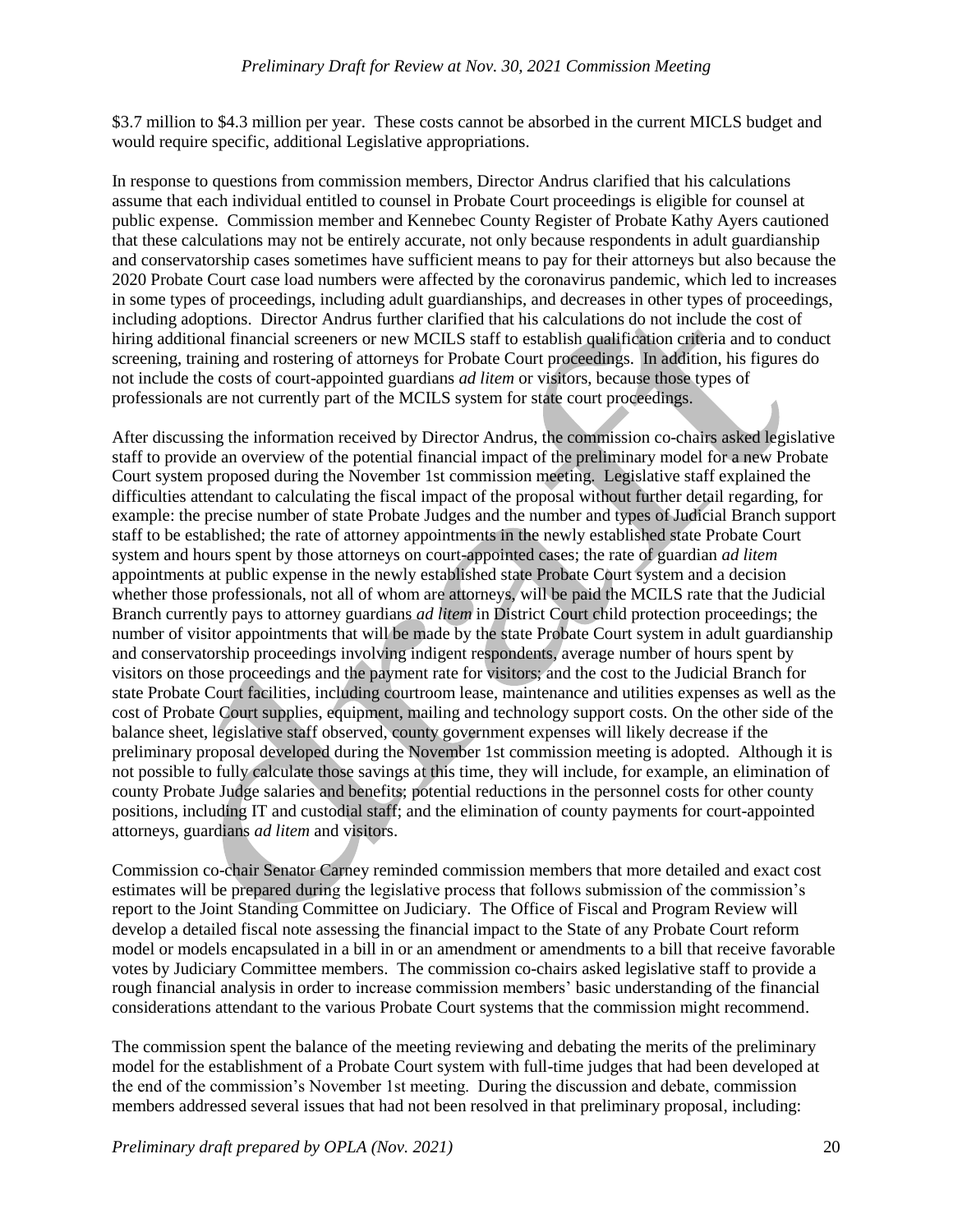- The number of state Probate Judge positions that should be established, whether those judges should be assigned to the Judicial Branch's current court regions or other geographic regions, whether those judges should be available for cross-assignment to preside over District and Superior Court dockets, and what additional Judicial Branch staff would be necessary to support those new state Probate Judges;
- How to increase uniformity of procedure in the new Probate Court system, including whether to recommend establishment of a Chief Judge for the state Probate Court;
- Who should be responsible for establishing state Probate Court fees and whether to recommend that all or a portion of these fees continue to be retained by the counties;
- Who should bear responsibility for the selection and payment of attorneys, guardians *ad litem* and visitors appointed by state Probate Judges;
- Whether any portion of the current county Probate Courts' jurisdiction should be reallocated to the District Court or Superior Court;
- Whether to identify specific future changes to be made to the new Probate Court system in phases, or whether to identify specific aspects of the new system that should be evaluated as potential targets for further reform by the commission that will review the new system three years after it is implemented.

Ultimately, commission members voted  $11-1^{22}$  in support of a new Probate Court system with full-time judges comprised of the recommendations described in Part III, sections A through E of this report. Senator Carney and Representative Cardone, the commission co-chairs, announced that the three absent commission members would be permitted to register their votes in this package of recommendations within the 24 hours following the conclusion of the meeting. In addition, the co-chairs agreed to consult with legislative staff in order to develop a proposal for transitioning from the existing county Probate Court system to the state Probate Court and county registry system contained in the commission's recommendations and to present that model to the commission for its consideration at the final commission meeting.

# **D. Fourth Meeting - November 30, 2021 <sup>23</sup>**

This section will be drafted after the meeting.

**III. Recommendations**

l

**A. The Commission recommends a long-term goal of fully incorporating the Probate Court system into the state Judicial Branch, although the Commission does not believe it is feasible to accomplish this goal immediately.**

Insert rationale here - as agreed to by Commission members voting in favor of this recommendation. Explain the rationale of any opposing commission members, if provided.

**B. At this time, the Commission recommends creating a Probate Court within the Judicial Branch with 9 full-time, appointed judges. Although state Probate Judges will have statewide jurisdiction, at least one Probate Judge will be assigned to each of the 8 court** 

<sup>&</sup>lt;sup>22</sup> Senator Carney, Representative Cardone, Representative Sheehan, Tudor Goldsmith, Register Ayers, Leo Delicata, Justice Gorman, Julie Howard, Judge Martin, Katharine Wiltuck, and Judge Mitchell voted in favor and Judge Crockett voted against the proposal.

<sup>&</sup>lt;sup>23</sup> A recording of this meeting is available at the following link: [https://www.youtube.com/watch?v=716z18re0rc.](https://www.youtube.com/watch?v=716z18re0rc)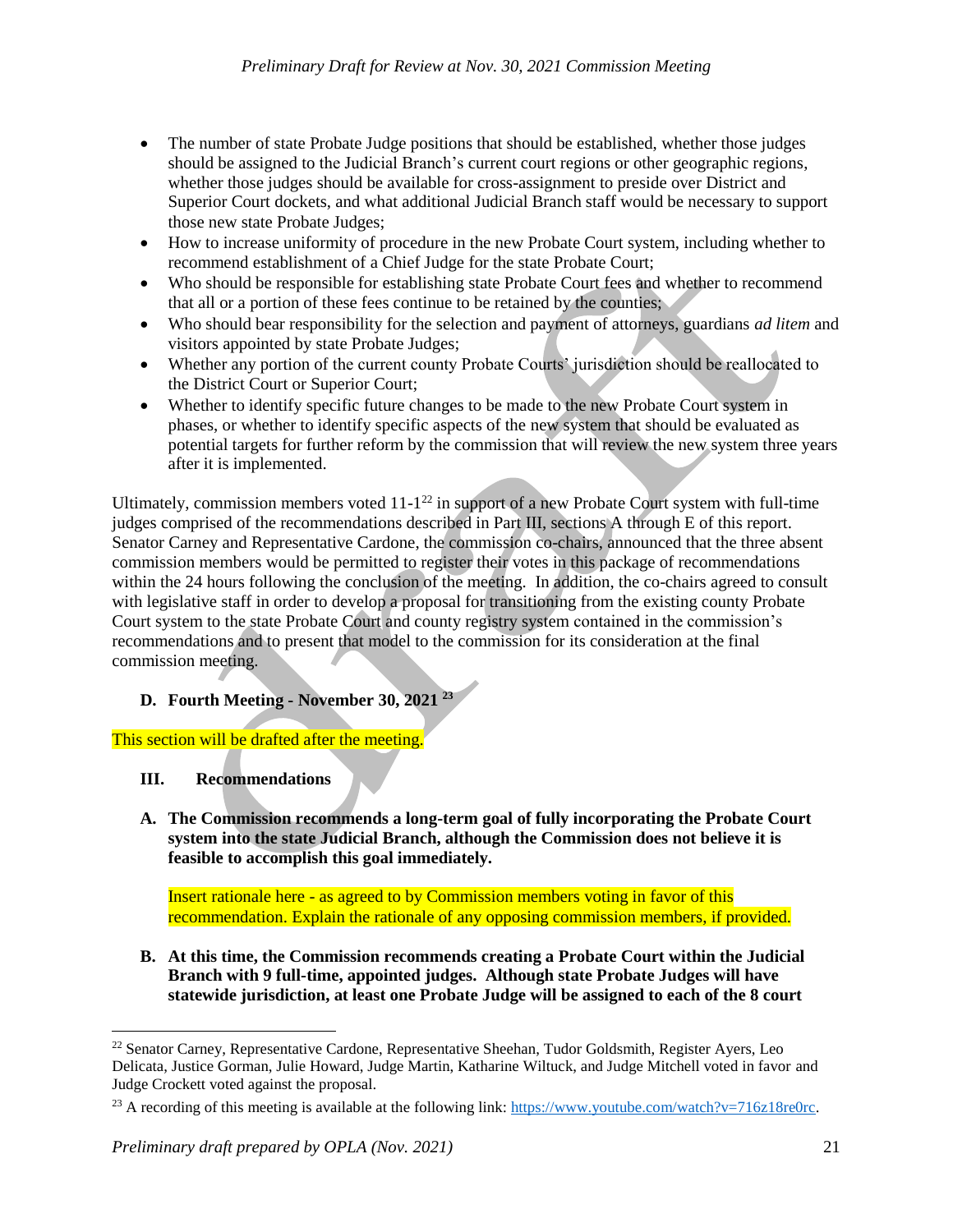**regions and one Probate Judge will be designated by the Chief Justice of the Supreme Judicial Court to serve as the Chief Judge of the Probate Court. The Chief Judge will have administrative responsibilities in addition to judicial responsibilities that include, but are not limited to: creating the statewide Probate Court schedule (i.e., the number of days of judicial hearing time in each region or court location); preparing annual reports; working toward enhancing the uniformity of Probate Court processes and procedures across the State; and working with the Supreme Judicial Court to ensure both the accessibility of Probate Court facilities as well as the safety of all members of the public and staff in those facilities. It is anticipated that new Judicial Branch staff will be required to support the state Probate Judges, likely to include two law clerks, two judicial administrative assistants, 8 judicial marshals, a facilities manager and an Information Technology support person. The Commission also recommends that state Probate Court proceedings be held in existing county Probate Court courtrooms, with arrangements to be made between the counties and the Judicial Branch regarding the use of those facilities. To the extent necessary in certain counties, state trial court courtrooms may also be used to conduct state Probate Court proceedings. Emergency matters appearing on the state Probate Court docket will continue to be prioritized and addressed expediently, to the same extent that those matters are prioritized under the existing county Probate Court system.** 

Insert rationale here - as agreed to by Commission members voting in favor of this recommendation. Explain the rationale of any opposing commission members, if provided.

**C. At this time, the Commission also recommends preserving the system of county Registers of Probate, through which elected county registers and their staff will continue to serve as county officers and employees. Registers will retain their existing statutory duties and authorities, including but not limited to their roles in docketing; scheduling Probate Court proceedings in conjunction with the Probate Court Judges; assisting parties in filling out Probate Court forms; and performing quasi-judicial functions in informal probate matters. State Probate Court matters should initially continue to be entered into the ICON electronic case management system. The Commission also recommends that Probate Court fees continue to be retained by the counties to offset the costs of funding the county registries and their staff.**

Insert rationale here - as agreed to by Commission members voting in favor of this recommendation. Explain the rationale of any opposing commission members, if provided.

**D. The Commission recommends that the Maine Commission on Indigent Legal Services establish the minimum experience, training and other qualifications for attorneys appointed by Probate Court Judges to represent indigent individuals who are entitled to counsel at public expense in probate court proceedings under the U.S. or Maine Constitution or under Maine statutes and that the State, through new legislative appropriations to MCILS, pay the costs of such counsel. The Judicial Branch, which already establishes the minimum experience, training and other qualifications for guardians** *ad litem,* **should additionally establish the minimum experience, training and other qualifications for court-appointed visitors. It should also pay the cost of court-appointed guardians** *ad litem* **and courtappointed visitors in Probate Court proceedings where the parties are indigent or the court is directed by law to pay such costs, and the Legislature should provide sufficient new appropriations to cover the costs to the Judicial Branch of these appointments.**

Insert rationale here - as agreed to by Commission members voting in favor of this recommendation. Explain the rationale of any opposing commission members, if provided.